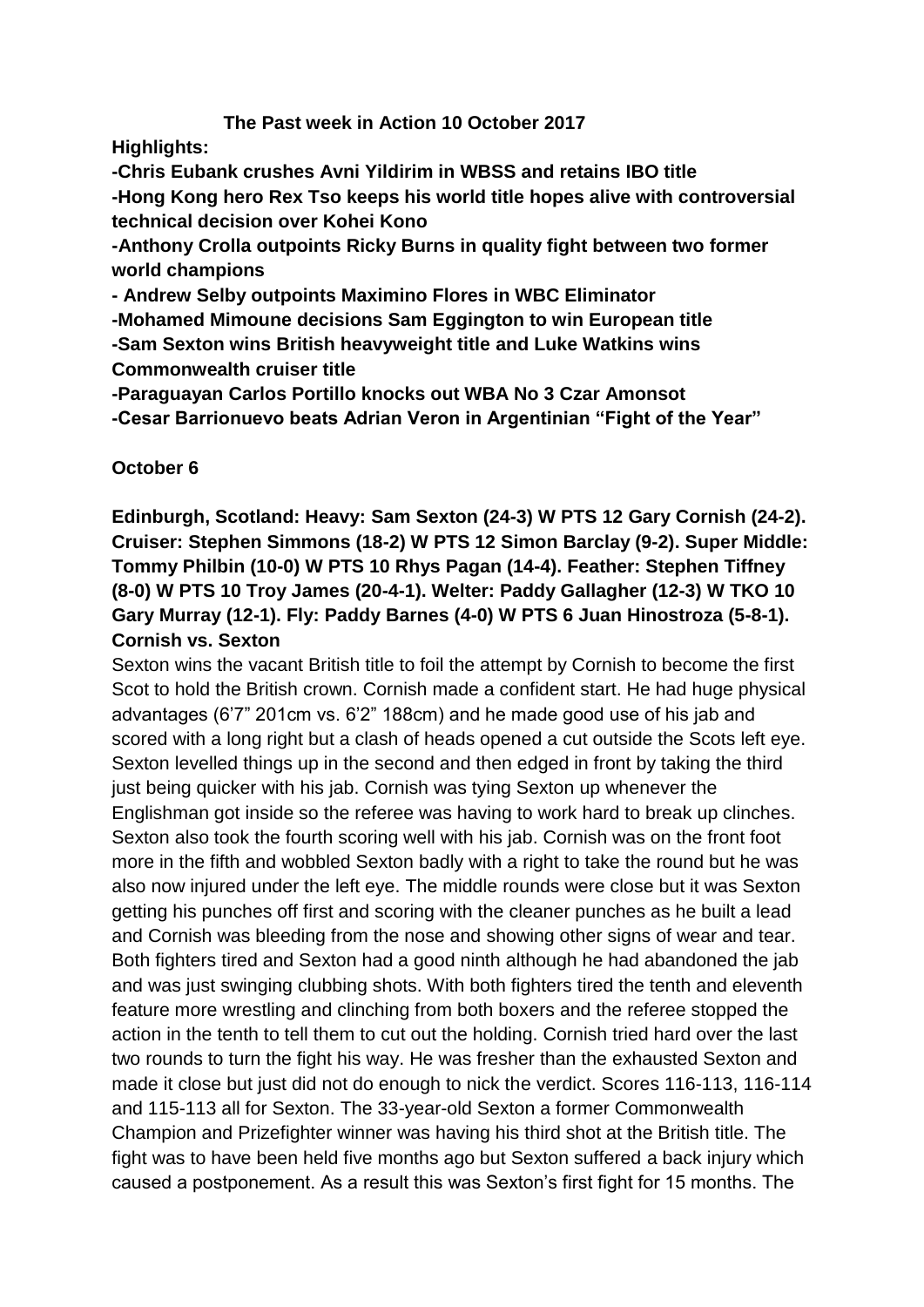30-year-old "Highlander " Cornish, a former highland league footballer who had only nine amateur fights, suffers his second loss having been stopped inside a round by Anthony Joshua for the Commonwealth and WBC International titles in 2015. He had scored three low level wins since then.

### **Simmons vs. Barclay**

Simmons gets well earned victory over a disappointing Barclay. Simmons bossed the action from the start. He kept Barclay on the back foot with a stiff jab and scored well with straight rights. Barclay showed some nice moves and landed some good counters but was being outworked. Despite Barclay having slight edges in height and reach Simmons was easily winning the battle of the jabs. It was mainly a tactical battle with very little inside work and not much body punching. Although Barclay had his moments he just never really worked hard enough and Simmons pressed the fight in every round behind that strong jab. Barclay stole a round here and there when he brought his own jab to the fore but Simmons was the one throwing more and landing more and was a clear winner. Scores 119-109, 118-111 and 116-112 all for Simmons. The 33-year-old local fighter, a former Commonwealth bronze medallist, wins the vacant IBF East/West Europe title. In October he took world rated Noel Gevor to a split decision in Germany at a time when the then unbeaten Gevor was rated No 1 by the WBO. Steelworker Barclay, 27, is a former double ABA champion. He was halted in two rounds by Matty Askin for the English title in March last year and does not seem be fulfilling the promise he showed as an amateur.

### **Philbin vs. Pagan**

Philbin wins close quality fight against Pagan. Both fighters were quick and accurate with their work. Philbin scored with some stiff jabs staggering Pagan with one in the second and getting through with hard body punches. Pagan banged back with some quality work of his own but Philbin's was forcing the fight and had a higher work rate. Pagan upped his pace from the fifth as they continued to trade punches in round after round setting a fast pace and providing plenty of entertainment. Philbin worked well with his jab in the sixth and ended the round with a furious attack. Pagan had a big seventh. He was landing heavy punches on a tiring Philbin and late in the round drove Philbin into the ropes with a cracking right and then unloaded on Philbin until the bell . Philbin recovered well in the eighth taking the old favourite left jab straight right approach but again had an uncomfortable spell as Pagan had him trapped on the ropes. Philbin had the better of a furious ninth but Pagan was stronger in the tenth rocking Philbin and the result was very much in the balance. Scores 96-95 twice and 98-93 all for Philbin who wins the vacant BBB of C Celtic title and remains unbeaten. The 27-year-old local fishmonger was a high level amateur and is now looking to move up to British title level after a few more fights. Fellow Scot Pagan had won 6 of his last 7 fights and came so close to a win here. His three losses have all been to unbeaten fighters.

### **Tiffney vs. James**

Tiffney gets the win in another excellent contest. Tiffney forced this one from the start. The quick, slick and unorthodox James was comfortable on the back foot ducking, rocking and rolling out of the way of the Scots punches. Tiffney kept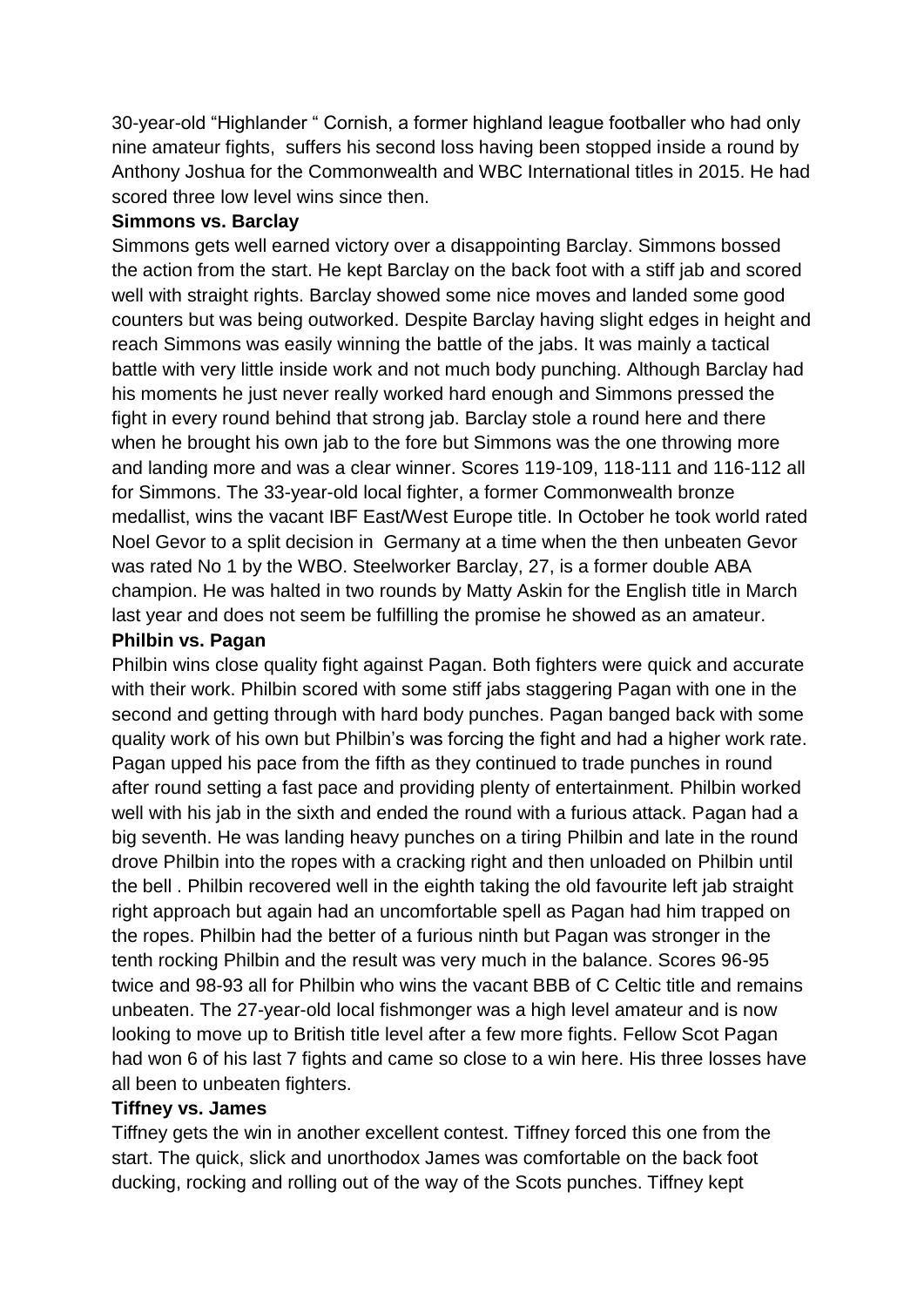switching guards but also kept working hard for three minutes in every round and it was that tireless work rate that made the difference. He was able to trap Jones on the ropes cutting down the space for the slippery James but still found the Coventry fighter a difficult target. The Scot stepped up the pace over the second half of the fight and James also stood and traded more making it a good action fight but inevitably it was James who broke off the exchanges. Tiffney had James briefly in trouble in the seventh but it was strength, stamina and work rate rather than power that was Tiffney's stock in trade in this one. James again looked briefly in trouble in the ninth but he boxed with skill and speed to take the last. Referee's score 98-92 for Tiffney. The 28-year-old Scot was moving up to ten rounds for the first time and had never been past four rounds. He tired a bit in the last but was a convincing winner. James, 34, possesses some excellent skills. He was 10-2 in his last 12 fights with the losses being to high quality opposition in Terry Flanagan and Liam Walsh but was outworked here.

### **Gallagher vs. Murray**

Gallagher stops Murray in the last round to retain the BBB of C Celtic title but the fight is overshadowed by injury to Murray. The Scot was given oxygen in the ring and rushed to hospital where he reportedly underwent an operation to treat a brain bleed. As I write he was reported to be in a stable condition. As for the fight Murray took the first with some good boxing but by the third the stronger Gallagher was getting the better of the exchanges. A right momentarily rocked Gallagher in the fifth but he was back in control in the sixth. The seventh looked even but then Gallagher took the eighth and almost halted a bruised and battered Murray in the ninth. Gallagher landed heavy punches in the last with Murray battered and even turning away from the action before being put down. His head banged on the canvas and at first it looked as though the referee was ruling it a slip but then he started counting only to waive the count off. The 24-year-old Belfast fighter Gallagher , a Commonwealth Games gold medallist, was making the first defence of his Celtic title. Murray is in an even more important fight now and let's hope it is one he wins and makes a full recovery.

### **Barnes vs. Hinostroza**

Barnes gets easy win over inexperienced Spanish-based Peruvian Hinostroza. Barnes was able to slot punches through the porous guard of southpaw Hinostroza and land counters as Hinostroza lunged forward swiping wild punches. Hinostroza had only the most basic technique so it was no more than sparring and target practice for the talented Belfast "Leprechaun" He floored Hinostroza in the second and won every round but has sterner tests ahead. Referee's score 60-53 for Barnes. The 30-year-old WBO European champion won two Olympic bronze medals, gold & silver at the European Championships, silver at EU championships and two golds at the Commonwealth. Down the line a fight with Chinese star Zou Shiming would be interesting as Zou beat Barnes in two Olympic quarter-finals and also beat him at 2007 World Championships. Hinostroza is 2-4-1 in his last 7 fights.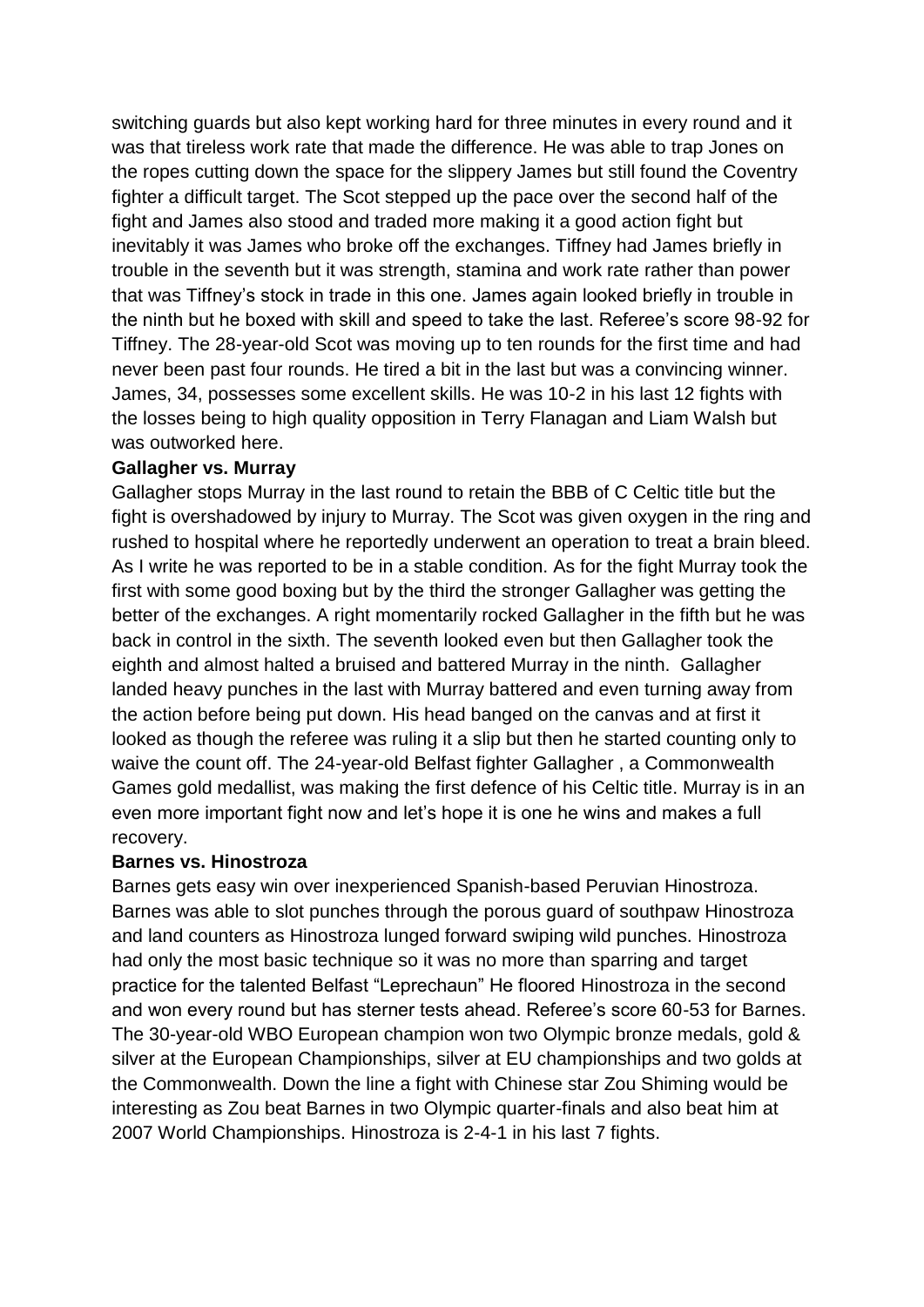# **Los Angeles, CA, USA: Light: Christian Gonzalez (18-1) W PTS 8 Gamaliel Diaz (40-17-3).Feather: Edgar Valerio (12-0) W TKO 2 Martin Cardona (22-9). Gonzalez vs. Diaz**

Gonzalez gets a big scalp as he beats fading former champion Diaz. The youth and speed of Gonzalez were the difference. Diaz introduced the youngster to some of the less honourable tricks of the trade but is just a shadow of the fighter he was. Despite that he still has some good moves and Gonzalez had to work hard for his win. A tiring Diaz lost a point in the last for holding and a clash of heads opened a cut over the right eye of Gonzalez in the same round but that was too late to affect the result. Scores 79-72 twice and a too close 76-75 all for Gonzalez. The 21-year-old Californian is the younger brother of former WBC feather champion Alejandro Gonzalez. He turned pro at 17 and had only 18 amateur fights so he is learning as he goes along and rebuilding after an upset second round loss to Filipino Romero Duno in March. Diaz, 36, was WBC champion for just under six months before losing his title to Takashi Miura in 2013 and is well on the way down the slope with seven losses in his last eight fights.

### **Valerio vs. Cardona**

Valerio overwhelms Cardona inside four minutes. The signs looked bad for Valerio when a jab from Valerio in the first round sent him staggering into the ropes. Things then got even worse for him as Valerio landed some scorching left hooks to the body before putting Cardona down. Cardona was up quickly complaining that the punch that put his down landed on the back of his head. Valerio was looking to finish things and just before the bell a left hook dumped Cardona on the canvas against the ropes. He just made it to his feet and the bell went as the eight was completed. It was over early in the second. Valerio cracked Cardona with a left to the head and then sent him sprawling with a right cross and the referee waived the fight over without a count. The 26-year-old "Kid Neza" moves to seven wins by KO/TKO. After only four pro fights his career ground to a halt as he was inactive for nearly 18 months before signing with Golden Boy. No big tests but he shows promise. Seven losses by KO/TKO for Cardona. He does OK until he tries to move up and then generally loses inside the distance.

# **San Justo, Argentina: Middle: Alan Castano (13-0) W TKO 6 Gilberto Pereira dos Santos (14-7). Welter: Luis Veron W TKO 7 Martin Kuroski (7-3). Castano vs. dos Santos**

Castano halts dos Santos but it was not a stellar performance against the Brazilian. The flashy stylist Castano was too young and too quick for oldie dos Santos. Castano rocked dos Santos with rights in the first and as the Brazilian continued to march forward in the next few rounds he was being plastered with heavy body shots and only fighting in spurts. Despite that dos Santos just kept on coming and was dangerous with the occasional wild swing. In the fourth with dos Santos still walking through the shots from Castano it began to look as though the Argentinian was tiring. He was still banging jabs, hooks and rights through the guard of the advancing Brazilian but dos Santos was scoring with clubbing head punches in close. Castano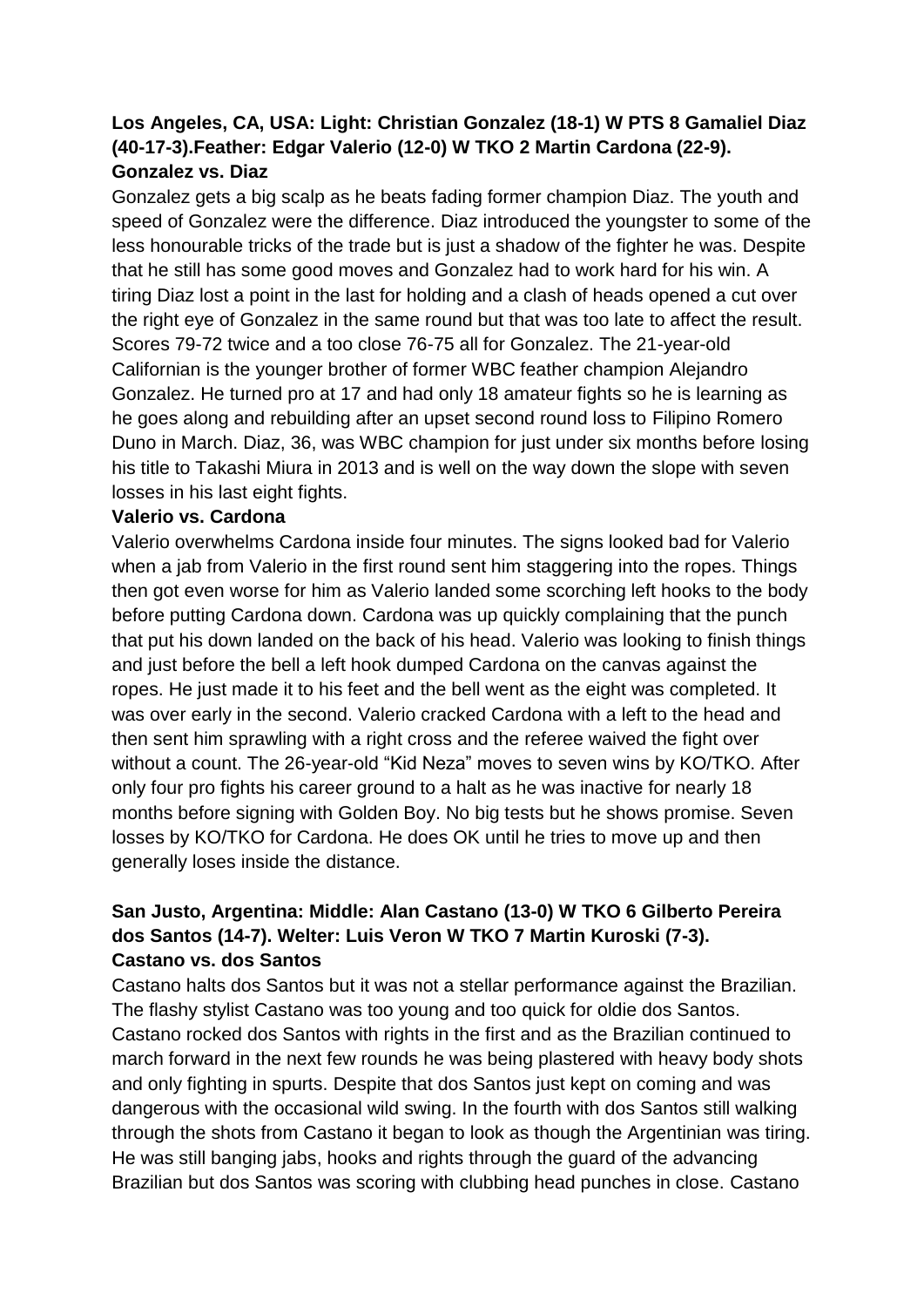put in a big effort at the end of the fifth with dos Santos trapped in a corner but the bell went when it looked as though the referee was ready to jump in. The fight ended in the sixth when Castano again cornered dos Santos and was unloading with both hands. It looked no more serious for dos Santos than the punishment he had walked through in earlier rounds but this time the referee came in and stopped the fight with dos Santos complaining strongly. The tall 24-year-old Castano, a former elite level amateur and the brother of WBA interim super welter champion Brian, gets his eighth win by KO/TKO. He did not impress although in fairness it was his first fight in nearly 11 months. dos Santos, 40, gets his second loss by KO/TKO. He is crude but strong but very limited.

### **Veron vs. Kuroski**

Veron has too much skill and power for limited but brave Kuroski. Veron had edges in height and reach and was the stronger fighter. He kept Kuroski on the back foot and from the outset was landing hard jabs and scoring with left hooks and straight rights. Kuroski tried to fire back with overhand rights but before the end of the first round a Veron punch had knocked Kuroski's mouthguard out. Veron continued to match forward behind the jab and land cracking rights although a right counter from Kuroski saw him wobbled before recovering to continue his attacks. A succession of punches at the start of the fourth saw the referee give Kuroski a standing count. Near the end of the round after a right uppercut snapped Kuroski's head back the referee applied a second standing count. Veron continued to hand out punishment in the fifth and sixth and had Kuroski in deep trouble at the bell to end the sixth. There was some confusion over the result as it was given as a win by TKO in the seventh for Veron although Kuroski did not come out for the seventh round. The unbeaten 25-year-old from Jose Leon Suarez (it is a town) was another top level amateur and fought for the Argentinian Condors in the WSB. Second loss by KO/TKO for Kuroski.

# **Melbourne, Australia: Heavy: Demsey McKean (11-0) W TKO 6 Willie Nasio (10- 3). Super Light: Carlos Portillo (19-0) W TKO 3 Czar Amonsot (34-4-3,1ND). McKean vs. Nasio**

McKean makes good use of his physical advantages and southpaw style to outbox, break down and knockdown champion Willie Nasio and win the Australian title. The 26-year-old 6'6" (198cm) former kick boxer from Queensland was interim champion and won the "Last Man Standing" Tournament last year. This is his fifth win by KO/TKO. New Zealander Nasio put together a run of seven wins before losing to Kyotaro Fujimoto for the OPBF title in January.

### **Portillo vs. Amonsot**

Huge upset here as untouted Portillo halts WBA No 3 Amonsot. After a cautious start over the first two rounds Portillo exploded in the third. He landed a thunderous right hook that put Amonsot down heavily. He struggled to make it to his feet and when he did was unsteady and the referee correctly stopped the fight. The 24-year-old Paraguayan gets a career best win. He was 18-0 going in which might have looked a risky fight for Amonsot to take but of his victims 11 had never previously had a fight, 3 had never won a fight and none of the other four had positive records. It was also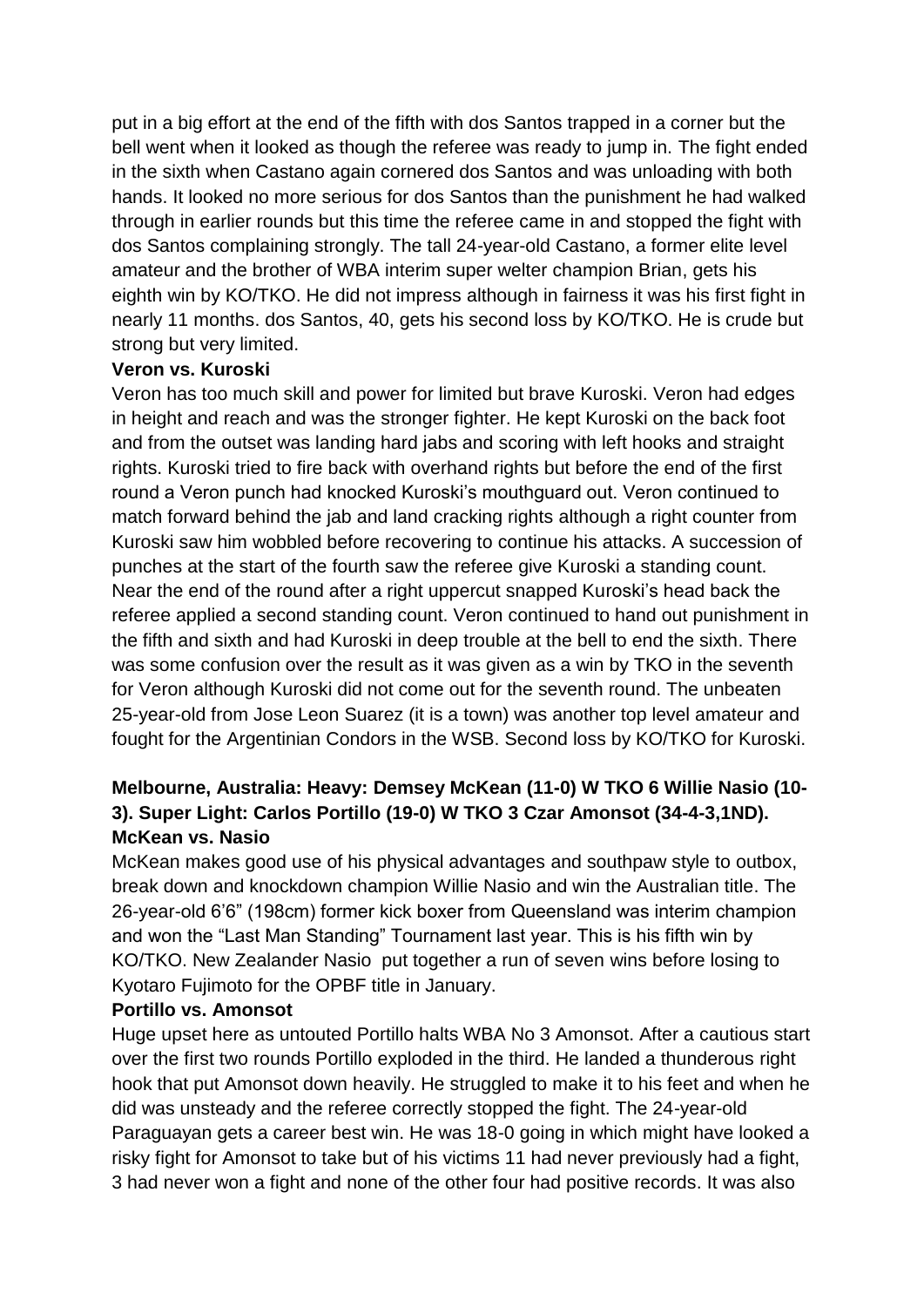his first fight in 19 months and his first fight outside of the Paraguayan capital Asuncion. This win will catapult him into the world ratings which makes up for his disappointment of failing to qualify for the Rio Olympics under the rule allowing pro boxers to participate. Filipino-born Amonsot was unbeaten in his last 19 fights and looked close to a title shot but has to start again. He is not a stranger to that as after losing in a brutal twelve round fight with Mike Katsidis for the interim WBO light title in 2007 Amonsot was taken to a local hospital in Las Vegas. An MRI examination revealed a tiny brain bleed. Amonsot was eventually cleared to box again after a series of MRI's and CT scans showed "complete resolution" of the injury but he was inactive for 17 months as those tests and examinations were carried out. He has good backing and support so can come again.

## **October 7**

**Stuttgart, Germany: Super Middle: Chris Eubank Jr (26-1) W KO 3 Avni Yildirim (16-1).Super Middle: Stefan Haertel (15-0) W PTS 10 Viktor Polyakov (13-2-1). Cruiser: Firat Arslan (41-8-2) W KO 7 Alejandro Valori (24-12). Super Middle: Denis Radovan (7-0) W PTS 8 Tiran Metz (14-3-4). Super Light: Timo Schwarzkopf (8-1) W PTS 8 Massimiliano Ballisai (20-5). Super Middle: Zach Parker (14-0) W PTS 8 Matingu Kindele (9-7). Super Middle: Leon Bauer (12-0-1) DREW 6 Atin Karabet (3-1-1).**

### **Eubank vs. Yildirim**

### **Round 1**

As expected Yildirim marched forward behind a high guard crowding Eubank who kept moving on the back foot and jabbing. Yildirim continued to force the fight but a cornered Eubank landed a stunning right uppercut to the chin of Yildirim who dipped at the knees with one knee touching the canvas. Despite his protests it was a rightly counted as a knockdown and an ominous sign for the Turk. After the eight count Yildirim was again walking Eubank down but being caught with jabs and uppercuts as he moved forward

Score 10-8 Eubank

### **Round 2**

Yildirim had a bit more success in this round as he was able to get close and work with hooks and uppercuts and also managed to trap Eubank on the ropes briefly. However Eubank was slotting home jab after jab, scoring with straight rights, hooks and uppercuts on the advancing Yildirim and making the Turk miss time and time again with clever defensive work.

Score 10-9 Eubank 20-17

### **Round 3**

The third started explosively with both fighters just trading heavy punches over the first 30 seconds. Eubank then went onto the back foot scoring with his jab before taking on Yildirim in a trial of strength as each tried to shunt the other back. Eubank shook Yildirim with a left and then fired a volley of flashing head punches and drove Yildirim back across the ring. Yildirim tried to punch back but the incoming artillery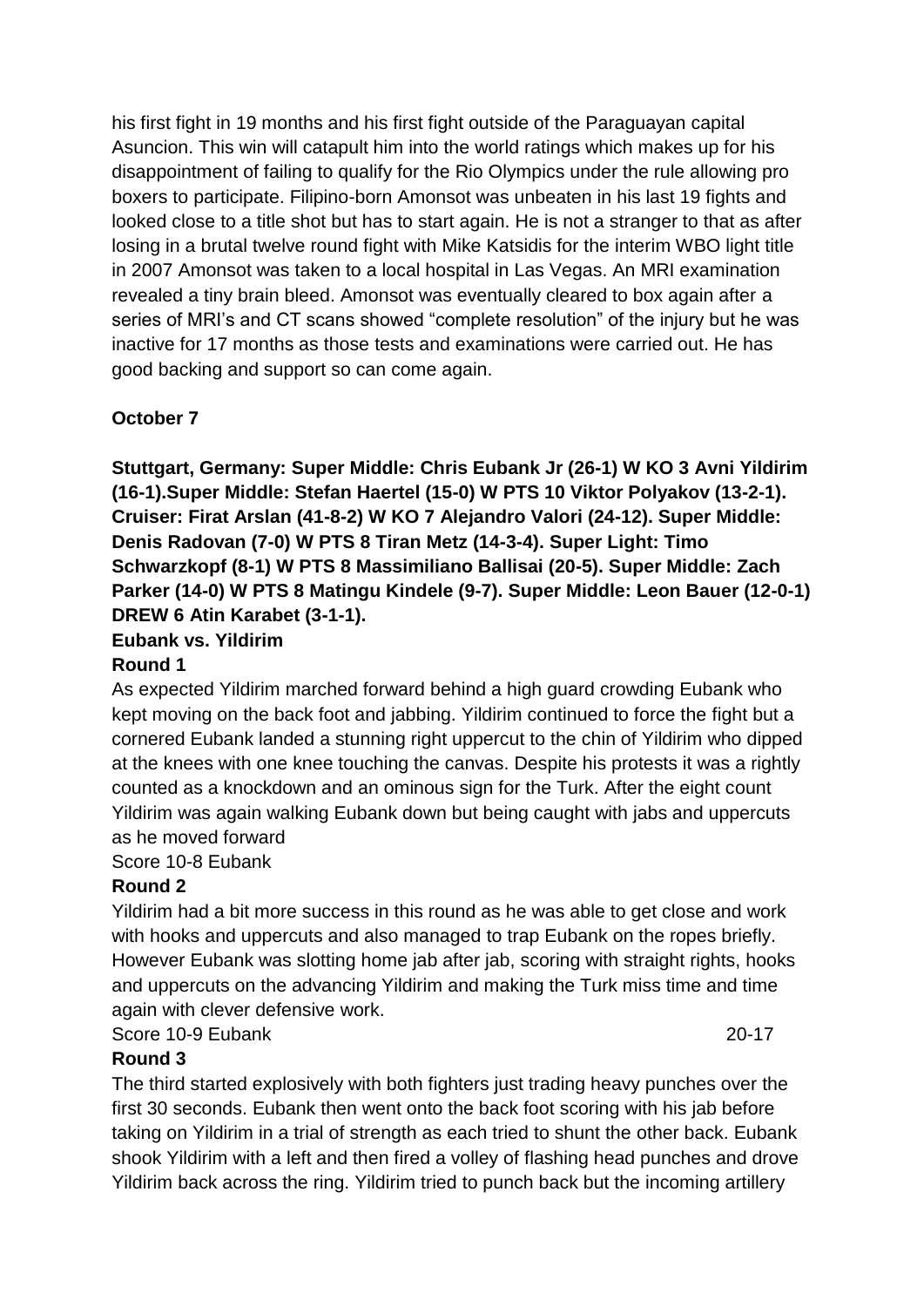was thick and fast and the Turk's guard was overwhelmed by the speed and fury and a final right/ left combination put Yildirim down heavily and the referee immediately and right waived the fight over as Yildirim was finished.

Eubank was making the second defence of his IBO title and progresses to the WBSS semi-final where he will meet either George Groves or Jamie Cox. This is the most impressive win so far for Eubank as this WBSS Tournament begins to offer fights that might not otherwise have happened. Yildirim, rated No 3 by both the WBC and WBA has traded on his strength and power but Eubank cleverly nullified those attributes and Yildirim will have to rebuild but at 26 he has the time and the backing.

### **Haertel vs. Polyakov**

Haertel gets controversial split verdict over Polyakov. Haertel is a quick boxer with a very useful jab but lacks power and that meant that Polyakov although shorter and with a shorter reach could bundle forward without too much danger of being caught with a powerful counter. Polyakov sent Haertel staggering back with a couple of rights just before the bell to end the first round and took the second round. Haertel did better in the third and fourth. He was able to get on the front foot, increased his work rate moved cleverly and worked the jab more. Polyakov was still storming forward throwing hooks but Haertel was blocking many of the Russian's hooks and brining his right into play. The fight continued in the same pattern. Haertel was on the front foot making use of his longer reach and Polyakov had his best moments when he was able to take Haertel to the ropes and unleash a bunch of hooks. Polyakov was given a stern warning after butting Haertel in the body and sending him down and was a bit careless with his head. A big left hook from Polyakov shook Haertel in the ninth and he looked to have outworked the German in the last and deserved at least a draw. Scores 96-94 twice for Haertel and 95-95. The 29-year-old former Olympian-he lost to Anthony Ogogo in the quarter-finals in London-remains unbeaten but despite his excellent skills. However with his lack of power, just one win by KO/TKO, it is difficult to see him as a threat to the top fighters and his declared hope that he might get into the WBSS if either Eubank or Yildirim were forced to pull out certainly counts as a case of be careful what you wish for. Polyakov was inactive for almost five years between March 2012 and February this year. He had a loss and a draw in his first two fights back but was coming off impressive wins over Dariusz Sek and former WBA secondary title holder Giovanni De Carolis and was unlucky here.

### **Arslan vs. Valori**

Typical Arslan fight and typical Arslan win. The seasoned former holder of the WBA secondary title took centre ring and commenced to bludgeon the vastly overweight Argentinian. By the third Valori was already starting to wilt. He has very limited skill and was too slow and lacked the power to match Arslan in this close-quarters brawl. Body punches drained the resistance out of Valori but it was a left to the temple that saw the Argentinian's legs turn to rubber and he staggered back and then pitched face down on the canvas. He made it to one knee but got no further. The 47-year-old Arslan gets his seventh win since losing a split decision to Yoan Pablo Hernandez for the IBF title in 2014. He is a ridiculous No 3 with the WBO so another title shot is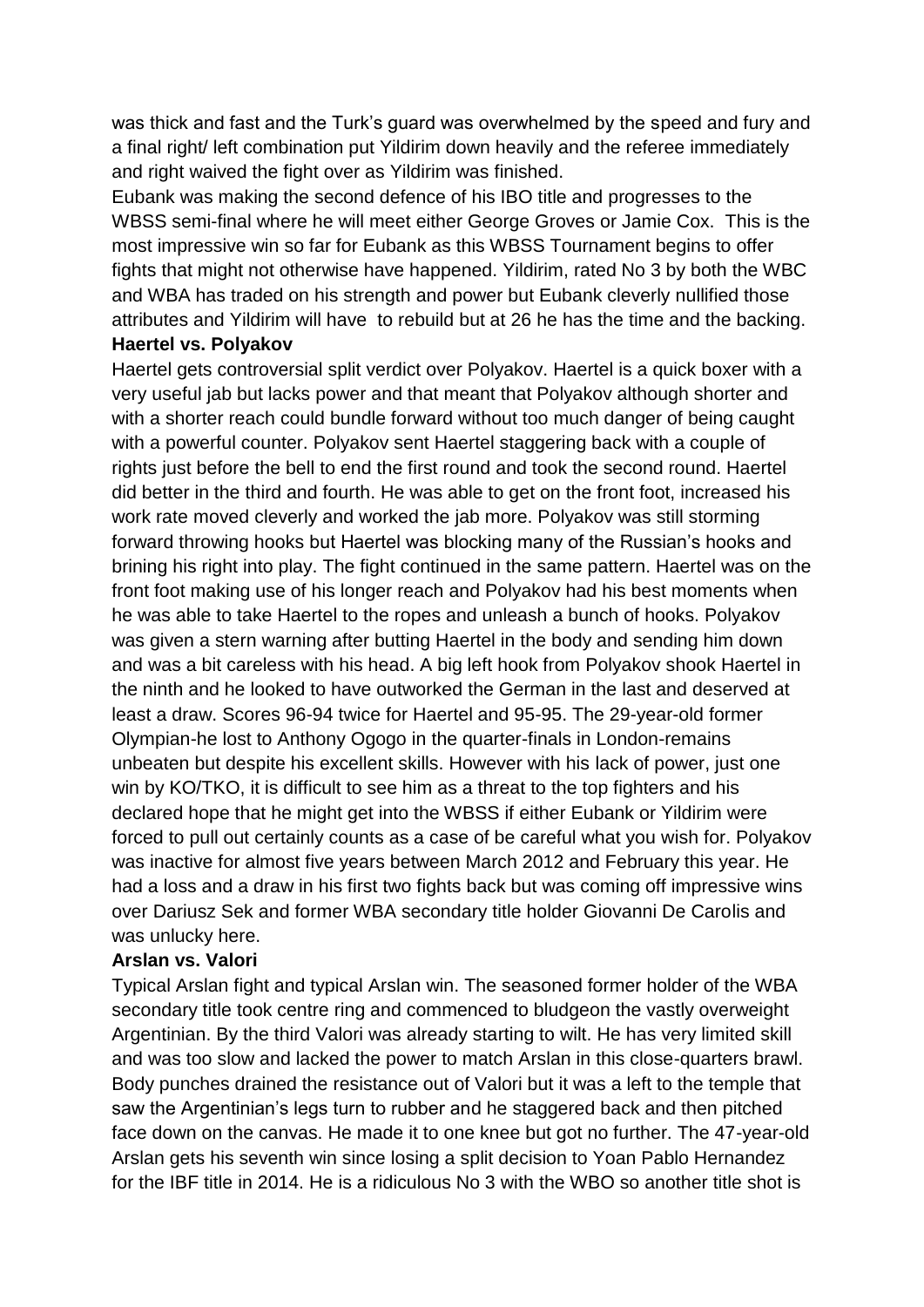a possibility. Valori came in as a very late choice. He is 0-9 in fights outside Argentina and 8 of those losses have come by KO/TKO.

## **Radovan vs. Metz**

German hope Radovan remains unbeaten with wide unanimous decision over Armenian-born Metz. No real problem for Radovan. He was able to find plenty of gaps in the porous defence of Metz dominating the fight with his jab. Metz did enough to take one round but was never really in with a chance and Radovan was a clear winner. Scores 79-72 for Radovan from all three judges. The 24-year-old was an outstanding Junior and as a Senior won the German title in 2011 and 2012 and was runner-up in 2010,2013 and 2014. He scored wins over England's Anthony Fowler and current unbeaten Top Rank prospect Jason Quigley. German-based Metz keeps his record of never losing by KO/TKO.

## **Schwarzkopf vs. Ballisai**

Schwarzkopf only just squeezes past Italian Ballisai. Schwarzkopf made the better start but from the third Ballisai was doing some good work in spells going to the body. The rounds were close with Schwarzkopf landing some impressive body punches pressing hard and firing quick accurate shots. Schwarzkopf had the higher work rate and just deserved the close decision. Scores 77-75 twice and 78-74 all for Schwarzkopf. The 25-year-old Schwarzkopf was born in Kosovo but came to Germany as a refugee and is now a German citizen. He makes it four wins in a row since losing on points to Anthony Yigit in 2015. Former undefeated Italian champion Ballisai had a bad 2016. He lost big fights against Edis Tatli for the European title and to world rated Yvan Mendy and also failed to qualify for a place at the 2016 Olympics.

### **Parker vs. Kindele**

England's Parker celebrated signing a long term contract with Team Sauerland with a win. Belgian Kindele gave Parker a good test raking Parker with a left hook in the first and later in the fourth opening a bad cut over Parker's right eye. However Parker had much the better skill set and outboxed Matingu in round after round and had a strong last round to run out the winner by wide margins on all three cards. Scores 80-72 twice and 79-73 all for Parker. The 23-year-old from Derbyshire was hugely impressive in stopping Luke Blackledge inside a round five weeks ago. He is No 13 in the EBU ratings. German-based Kindele usually goes the distance.

### **Bauer vs. Karabet**

Upset here as hot prospect Bauer losses his 100% record against novice Karabet in a very unimpressive performance. Bauer was the better stylist easily switching guards but had problems with the pressure and the unorthodox style of Karabet and was caught too often by right hands for his own comfort. He was unable to find space to use his physical advantages and superior skills and a strong finish by Karabet made a draw looked a fair result. It injected a touch of realism into the expectations of the 19-year-old German "Wunderkid". Karabet's other loss was on points against unbeaten Sauerland fighter Denis Radovan in March.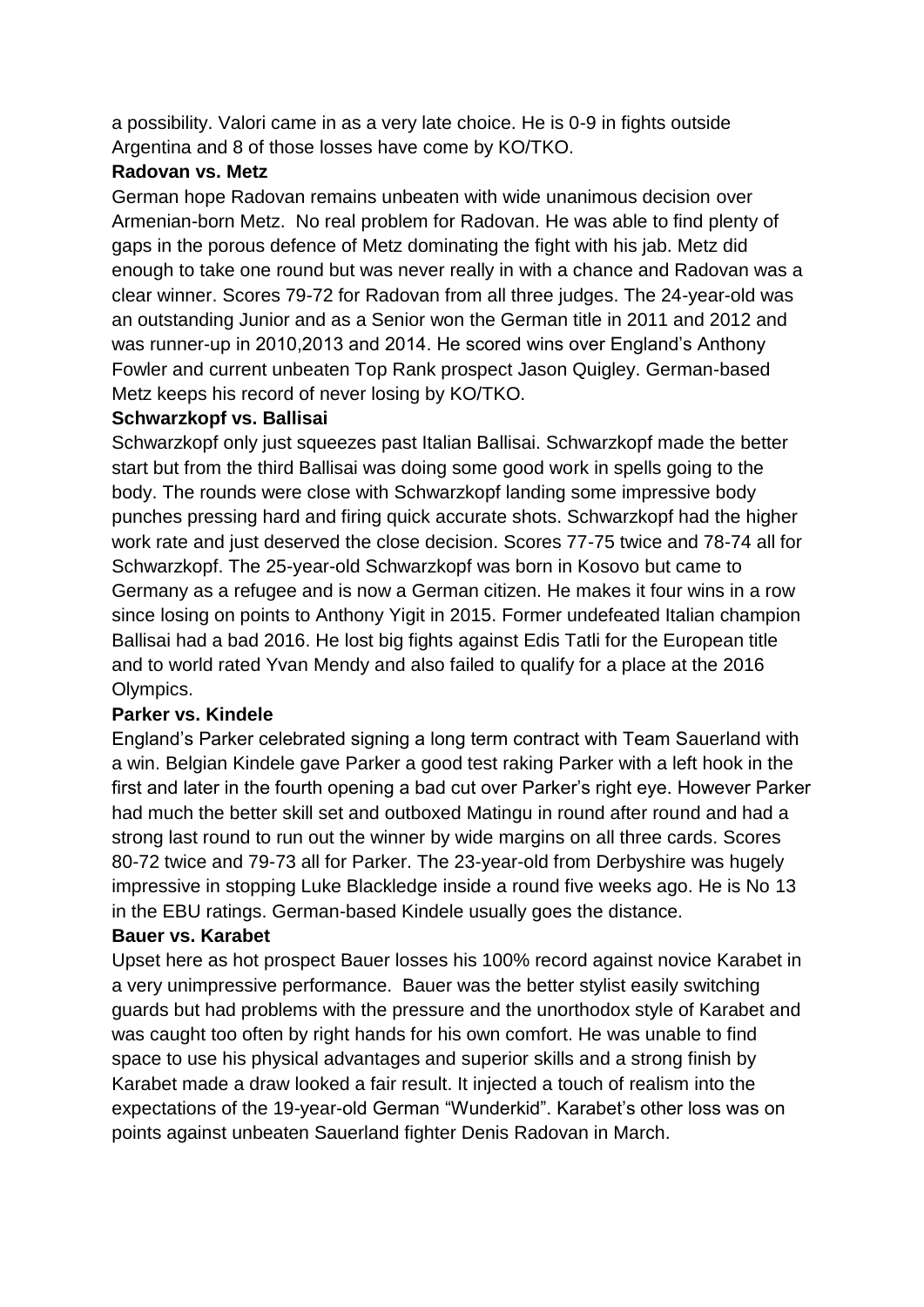**Manchester, England: Light: Anthony Crolla (32-6-3) W PTS 12 Ricky Burns (41-7-1). Welter: Mohamed Mimoune (19-2) W PTS 12 Sam Eggington (21-4). Light: Lewis Ritson (13-0) W TKO 7 Robbie Barrett (15-3-1). Light: Scott Cardle (22-1-1) W PTS 6 Lee Connelly (7-28-3). Welter: Connor Benn (9-0) W TKO 1 Nathan Clarke (5-2-1). Feather: Gavin McDonnell (18-1-2) W TKO 1 Jozsef Ajtal (19-9). Light Heavy: Hosea Burton (20-1) W TKO 1 Ratu Latianara (5-0). Light: Charlie Flynn ( 9-0-1) W PTS 6 Liam Richards (12-40). Super Bantam: Joe Ham (12-0) W PTS 6 Jose Aguilar (16-40-4).**

### **Crolla vs. Burns**

This was seen as a must win fight for both men and it was Crolla who got the victory but the closeness of the fight had Burns looking for a return. Both are class boxer and both tried to establish their jab early. Crolla seemed to do the better work over the first two rounds scoring well with hooks to the body with Burns trying to use his longer reach to score on the outside. They clashed heads in the second which saw Crolla marked under his right eye but thankfully there was no other injuries from the clash. Crolla seemed to have built a lead over those opening three rounds but Burns was rolling by the fourth. Burns was on the front foot in the finally making an impression in the fight. He was looking to land some big rights but Crolla's good defensive work blocked many of them. The fifth and sixth were both close as each took turns to have purple patches and much of the fight was going on inside. Burns had a good seventh as he landed a big uppercut which brought blood from Crolla's nose. The eighth swung back to Crolla as he used a stiff jab to put Burns on the back foot and was able to work Burns over on the ropes but Burns fired back in the ninth with a jab again staring blood weeping from Crolla's nose. The Scot also had the edge in the tenth rocking Crolla with a good right to the head but that swing went back in Crolla's way in the eleventh as he dominated the round taking Burns to the ropes and landing well to hard and body. The last was a microcosm of the fight. Two class boxers giving all they had but in controlled aggression with quality punches and no wild hitting and hoping. Again as the fight had developed so went the round. Crolla did better at the start of the round and Burns came on strong at the end but for me Crolla just did enough to take that round and the verdict. Scores 117-112, 116- 113 and 116-114 all for Crolla but I felt the last reflected the fight as I saw it. Both fighters are probably nearing the end of their career so the next step is very important. The win will mean that another world title fight is possible for Crolla. Burns wants a return but before committing himself to that naturally Crolla wants to see what other offers there are out there. Former three division world champion Burns has put his terrible display against Julius Indongo behind him. If he can't get a return with Crolla then an all-Scotland clash with Commonwealth champion Josh Taylor would be a big fight but with Terrence Crawford talking about moving up to welterweight all four versions of the super light title will be vacant and who knows what might happen then.

### **Mimoune vbs. Eggington**

Mimoune lifts the European title with split decision over Eggington. Defending champion Eggington made a fast start scoring with two rights in the first 30 seconds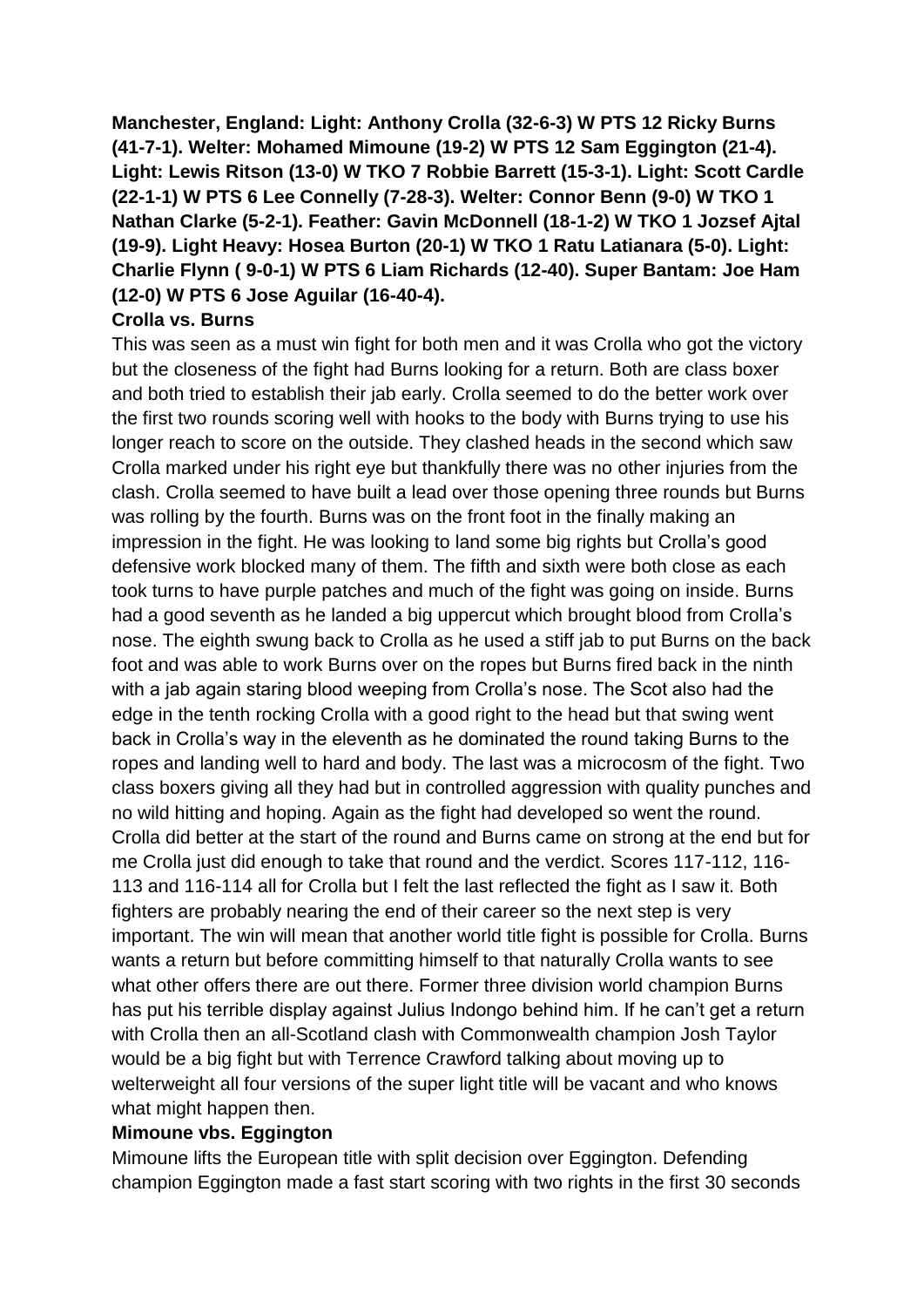and went on to edge the opening round but southpaw Mimoune showed he was quick and clever. In the second and third Mimoune was scoring with quick burst of punches from both hands and moving and covering to negate Eggington's attacks. There was not much power in the Frenchman's punches but he was scoring. Eggington pressed harder in the fourth going to the body more and took the round. After four rounds the official scores were 39-37 twice for Mimoune and 38-38, Although Eggington continued to press the fifth saw Mimoune getting his punches off first and frustrating Eggington with his speedy footwork. Eggington closed the distance better in the sixth but all of these rounds were very close. It was the same in the seventh with Eggington thumping home some good body punches and Mimoune throwing burst of light hooks. Eggington had the best of the eighth pursuing Mimoune around the ring and firing home long shots to the body as he move closer on the scoring. After eight rounds the scores were 78-74 for Eggington and 77-75 and 76- 75 for Mimoune. The ninth was crucial. Eggington started well but by the end of the round Mimoune was landing with quick hooks and uppercuts and clearly took it. Mimoune also took the tenth. Eggington was waiting too long to get his punches off and not able to cut the ring off. Mimoune was moving and punching threading home light but eye-catching shots and it was his round despite a strong finish from Eggington. In the eleventh Eggington let his hands go more and closed with Mimoune quicker with the Frenchman's work rate dropping. There was a brief break in the last as Mimoune was given time to recover from a low right from Eggington. It was Eggington's round as he kept marching forward scoring regularly to the body and outworked Mimoune. It was a very close fight but the strong showing by Eggington over those last two rounds was not enough to help him preserve his title. Scores 116-112 and 115-113 for Mimoune and 116-112 for Eggington. The 30-yearold Mimoune had won his last seven fights but Eggington was a class above those victims. On the night the clever boxing and hand speed worked for him and he was a worthy winner. It is a big set-back for Eggington. Inside the distance wins over Frankie Gavin, Paul Malignaggi and Ceferino Rodriguez had propelled him to No 7 in the IBF ratings and No 9 with the WBC. Now he has some reconstruction work to do but is only 23 so has time and the ability to succeed. Once again it shows that the high standard set by the EBU makes it hard to win their titles and just as hard to hold on to them.

### **Barrett vs. Ritson**

Ritson wins the British title as he crushes game champion Barrett. A confident Ritson took the fight to southpaw Barrett from the start forcing the champion onto the back foot and scoring with some rib bending body punches. Barrett had looked good in beating Scott Cardle for the title but Ritson was just walking him down and Barrett could not keep him out. Early in the second with Barrett in a corner Ritson crashed a left and a right onto Barrett's chin and he went down on his hands and knees. He had no trouble beating the count but it was an ominous start with less than four minutes gone in the fight. Barrett tried to get inside but hooks and uppercuts from Ritson drove him out Ritson continued to land punishing shots and after a couple of head punches Barrett tumbled forward putting his gloves on the canvas but Ritson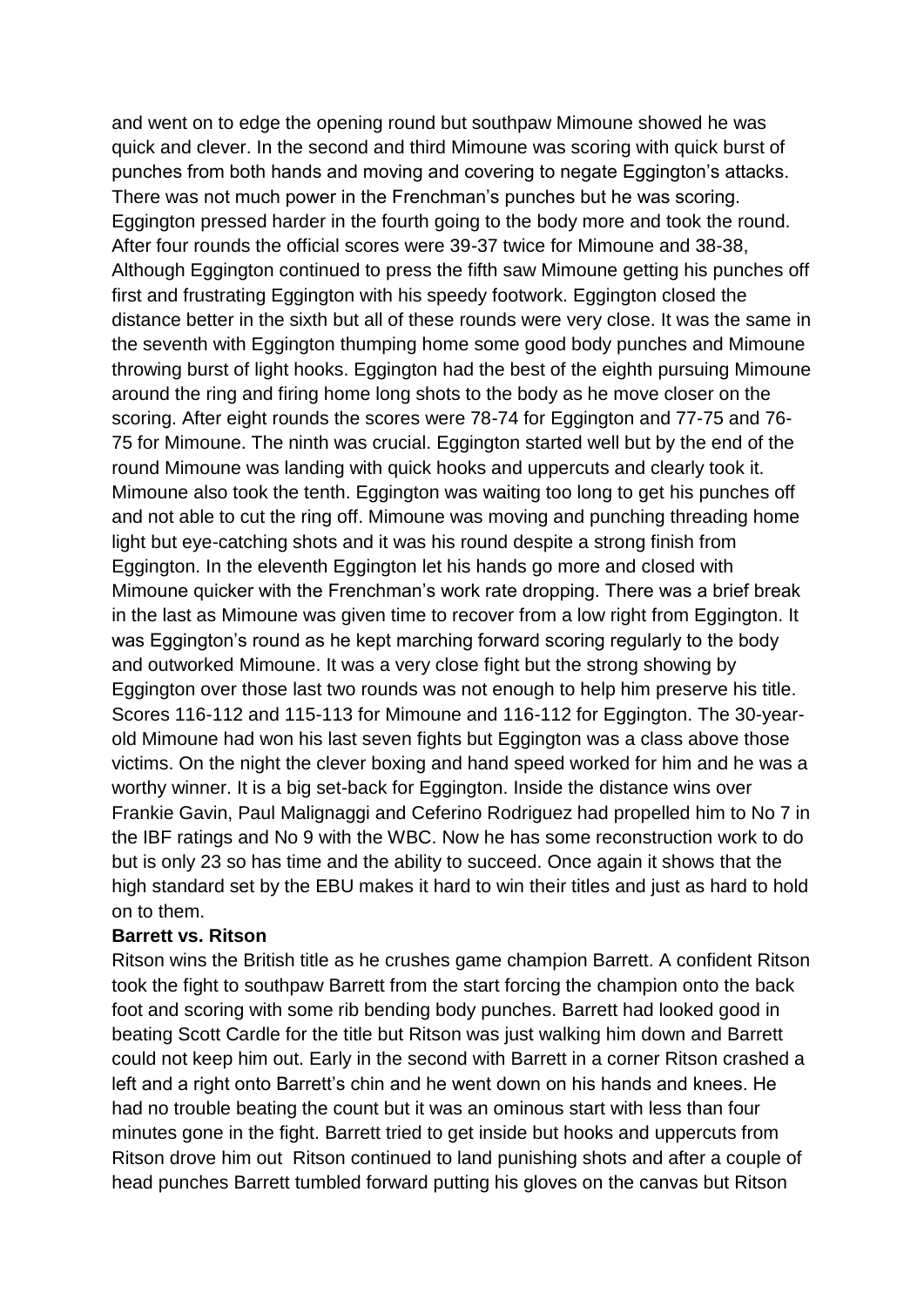had also given him a push so it was not counted and Barrett survived a near disaster. Ritson continued to walk Barrett down in the third but Barrett boxed well on the back foot and managed to avoid any repetition of the near disaster in the second. Barrett used good movement and some clever boxing to frustrate Ritson in the fourth and for most of the fifth and seemed to be getting a foothold in the fight but Ritson scored with some solid shots at the end of the fifth. In the sixth a left hook to the body saw Barrett drop to one knee in pain. He got up just as the count reached eight and was able to continue. Only seconds later a right to the body put him down for the second time in the round. He got up again and although Ritson landed some more hard punches Barrett was fighting back at the bell. and it looked as though Ritson might have punched himself out. Barrett was boxing well early in the seventh landing jabs and straight rights and having Ritson the back foot. However he lacked the power to keep Ritson out and after a right to the body put Barrett down again the referee started to count and then waived the fight off. Barrett started to complain but he had not seen the towel that came flying in from his corner. "Sandman" Ritson, 24, makes it seven wins by KO/TKO. He was vastly impressive here as he traded his Northern Area title for the British title. He has shown growing power and this is his sixth inside the distance wins in his last seven fights. Barrett 25 just could not find a punch to keep Ritson out and could not match the superior firepower of the challenger. At 25 he will come again and challenge for a title again.

### **Cardle vs. Connelly**

Cardle gets in some useful ring time as he outpoints Connelly. Cardle clipped Connelly with a punch to the forehead in the first that seemed to shake Connelly but Connelly recovered. Cardle pressed hard for the full six rounds with Connelly showing some good movement and a useful jab to stay in the fight and make Cardle work. Cardle used his jab well and landed some good left hooks to the body but perhaps took a few punches more than he would be happy with. However he won every round and will continue his rebuilding with a view to regaining his British title that he lost on a majority decision to Robbie Barrett in April. Referee's score 60-54. Connelly is now 1-8-1in his last ten fights but did the job he was brought in to do. **Benn vs. Clarke**

Benn overpowers Clarke for another first round win. Clarke showed some confidence in the early sparring until a right to the head sent him down. He was up quickly and ready to continue after the count. Benn jumped on him with triple left hooks and a couple of rights that put Clarke down for the second time. Again he was up quickly and responded convincingly when checked by the referee but after a couple of head punches sent him back into the ropes the referee stopped the fight despite vigorous complaints from Clarke. Now seven wins by KO/TKO for the 21-year-old from Essex and his fourth first round win. He is ready for stiffer opposition. Clarke had won his last five fights but was outgunned here.

### **McDonnell vs. Ajtal**

Just a ticking-over fight for McDonnell as he floors Ajtal twice and knocks out young Hungarian as waits to see what is next in his career. Second win for McDonnell since losing a majority decision to Rey Vargas for the vacant WBC super bantam title. Late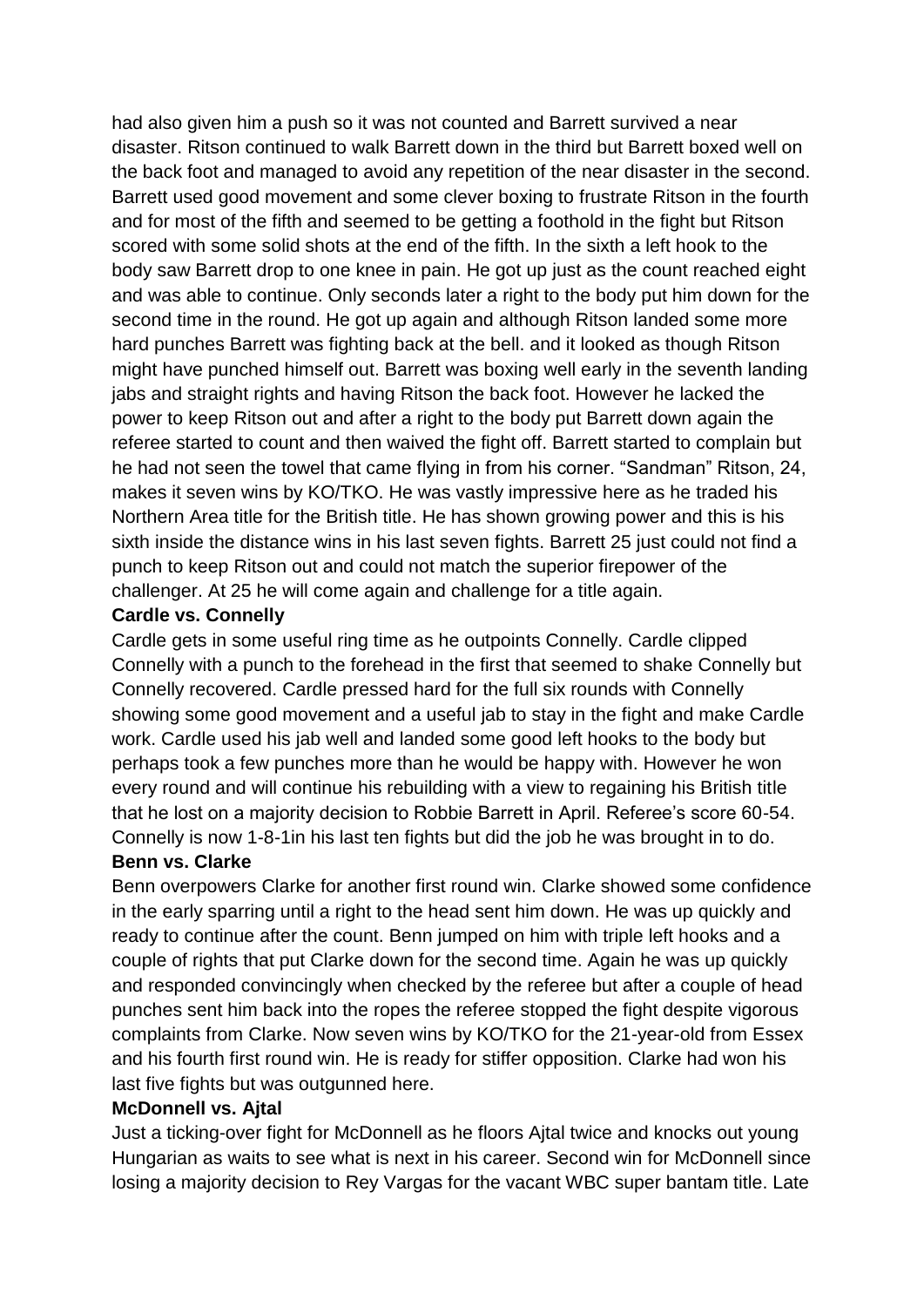choice Ajtal 20, has lost 5 of his last 6 fights by KO/TKO so a very predictable outcome.

# **Burton vs. Latianara**

This one was over quickly. Scottish-based Fijian Latianara was giving away lots of height and reach and decided his best approach was to lunge inside. As he tried that a short left from Hosea put him down. He was up quickly and after the eight count launch another attack only to run into a series of head punches that put him down for the second time. He continued to take the fight to Burton but when a left hook staggered him the fight was stopped. The tall, 6'4" (193cm) Burton gets his second win since losing his British light heavy title on a twelfth round stoppage against Frank Buglioni in December. He is up at cruiser now which may suit him better. Latianara brave but out of his depth.

## **Flynn vs. Richards**

Scottish prospect Flynn outboxes Richards. Flynn showed excellent skills working the jab well and mixing in the full package of hooks and uppercuts. A furious attack at the end of the first had Richards in trouble and it looked like an early night but Richards survived. Flynn dominated from there. He was hunting Richards down and scoring with some crunching body punches. Richards was constantly under fire but always fought back and despite the punishment was still there at the end. Referee's score 60-54 for Flynn. The 23-year-old "Mailman" won a silver medal at the Commonwealth Youth Games and gold at the Commonwealth Game in 2014. He was Scottish and British amateur champion and an outstanding prospect. The draw on his record was a technical one. After a promising start to his career Richards has settled into the "opponent" role and does a good job of giving prospects such as Flynn some ring time with only one loss by KO/TKO.

### **Ham vs. Aguilar**

Scottish Area champion Ham gets another win as he convincingly outpoints Nicaraguan Aguilar. Ham swarmed all over the import winning every round but Aguilar's speciality is survival and Ham could not put him away. Referee's score 60- 54 for Ham. The 26-year-old Ham hails from the Gorbals area of Glasgow. It used to be known as the toughest area in European and as the only place where the milk floats were fitted with a rear gunner! It is a regenerated place now and those days are well behind it. Ham won 10 Scottish titles including five in a row at Senior lever and was British Youth and Senior champion. Aguilar has lost his last 25 fights 21 on points.

# **London, England: Fly: Andrew Selby (10-0) W PTS 12 Maximino Flores (23-4-1). Cruiser: Luke Watkins (12-0) W TKO 6 Robin Dupre (12-1). Super Welter: Asinia Byfield (14-1) W TKO 5 Gabor Gorbics (23-9).**

### **Selby vs. Flores**

Selby wins wide unanimous decision over Flores in this WBC Eliminator. The skeletal Mexican was almost as much of a showman as Selby which is a stretch. Flores started the fight at a frantic pace lunging forward with wind milling arms throwing a huge volume of punches. It took Selby by surprise and he only began to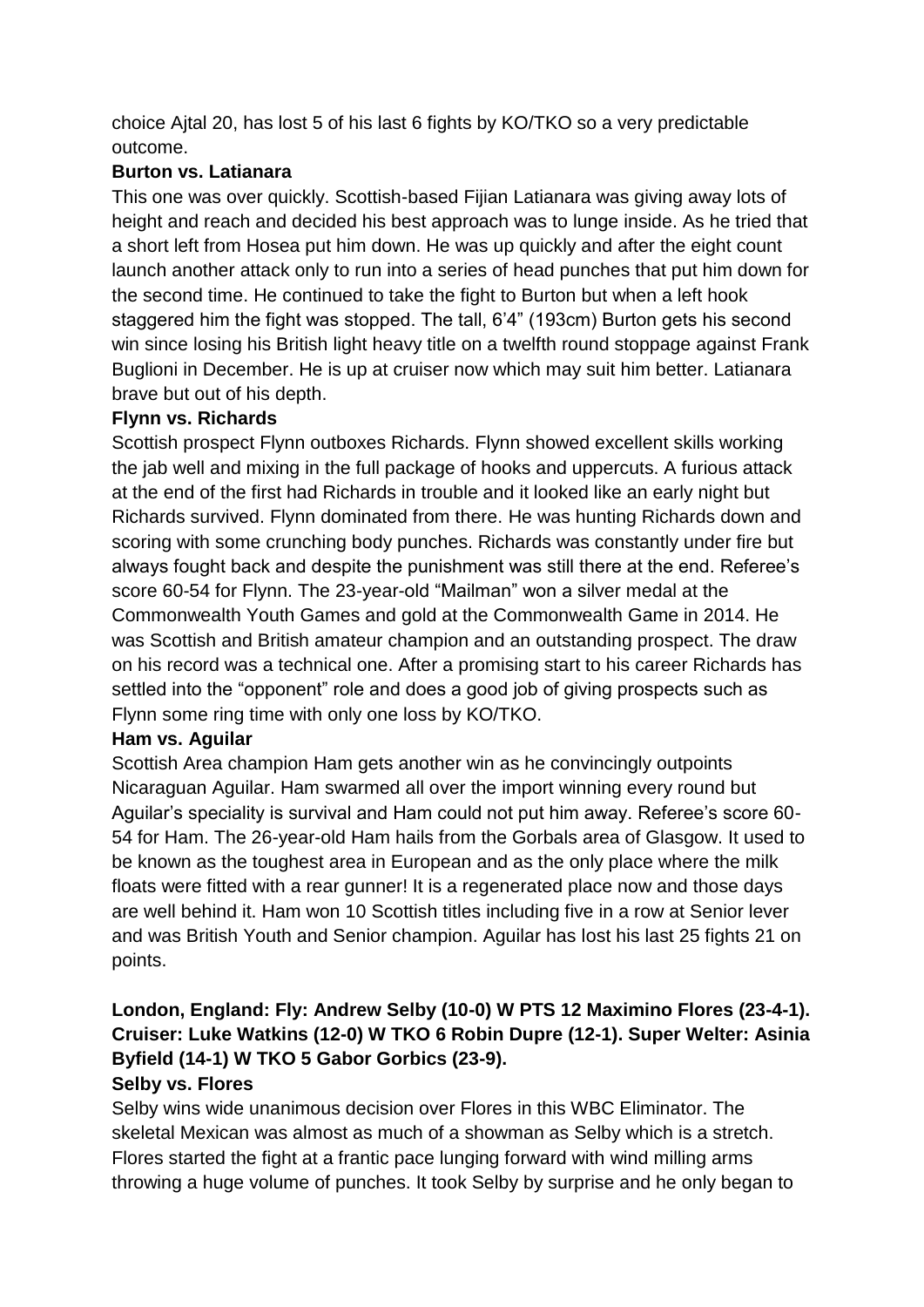settle down at the end of the opening round. The pattern of the fight varied very little Flores marching forward head down throwing bunches of punches trying to overwhelm Selby with quantity. Unfortunately for Flores with his head down he had no idea where his punches were landing and his pumping action whilst fine for quantity meant there was very little power in his punches. Selby was able to block and dodge most of those that were on target and did not have to worry about the majority which flew past or landed low. Selby made this more difficult than it should have been. He was miles ahead of Flores on skill but at times showed his arrogance by literally dropping both hands and allowing Flores to land clean shots. It worked as Flores is not a power puncher but would be a huge mistake against some other fighters. In round after round the quality work came from Selby. He showed great movement and landed counter after counter but worryingly he could not stop the Mexican's forward march and was getting caught with punches he should not have been caught with. Despite this there was no doubt that Selby was always winning the fight but was made to work much harder than usual by the seemingly limitless stamina of Flores who was still slinging wild wide punches to the last bell. Scores 119-109, 117-111 and 117-112 all for Selby. The brilliant Welsh WBC No 3 has a good chance of a title shot but as the WBC, WBA and WBO champions are Japanese and the IBF holder is Filipino Donnie Nietes he may have to travel to get his chance. It was of concern here that he could not keep Flores out and if he is going to win a title he may have to cut out some of the flashy stuff and be prepared to fight hard and focus in every round. I would take him to beat the WBC No 1 Waseem Muhammad and No 2 Francisco Rodriguez and WBC champion Daigo Higa has had only 13 fights so who knows by 2018 Wales and the Selby family might have another world champion. Flores certainly came to win and certainly entertained but never looked like threatening Selby's progress.

### **Watkins vs. Dupre**

You don't need two stars boxers to make a great fight as these two relative novices showed. Although the power of Watkins brought him victory and the vacant Commonwealth title Dupre came away with his reputation greatly enhanced. Dupre was an unlikely looking star of the night with his chubby/flabby appearance but he showed surprising speed. Over the first two rounds he was sliding home jabs and rocking Watkins with right uppercuts inside taking both rounds. Watkins was loading up on his punches looking to take Dupre out. His power was evident when he landed with his right but every time Dupre was hurt he just waded back into the fray. Watkins found that punch he was looking for in the third. He staggered Dupre with a right to the head and landed two more with Dupre dropping to one knee. After the eight count Dupre waded back into the fight but Watkins was always dangerous with his rights. Watkins landed more rights in the fourth and fifth. Dupre was tending to rush in head down but despite some punishment he kept taking the fight to Watkins and again finding the target with uppercuts. At the end of the fifth Watkins rocked him with a big right and drove Dupre back with more rights with Dupre badly shaken at the bell and showing a cut outside his left eye caused by a punch. Watkins went out to finish it in the sixth but initially was driven back by punches from Dupre.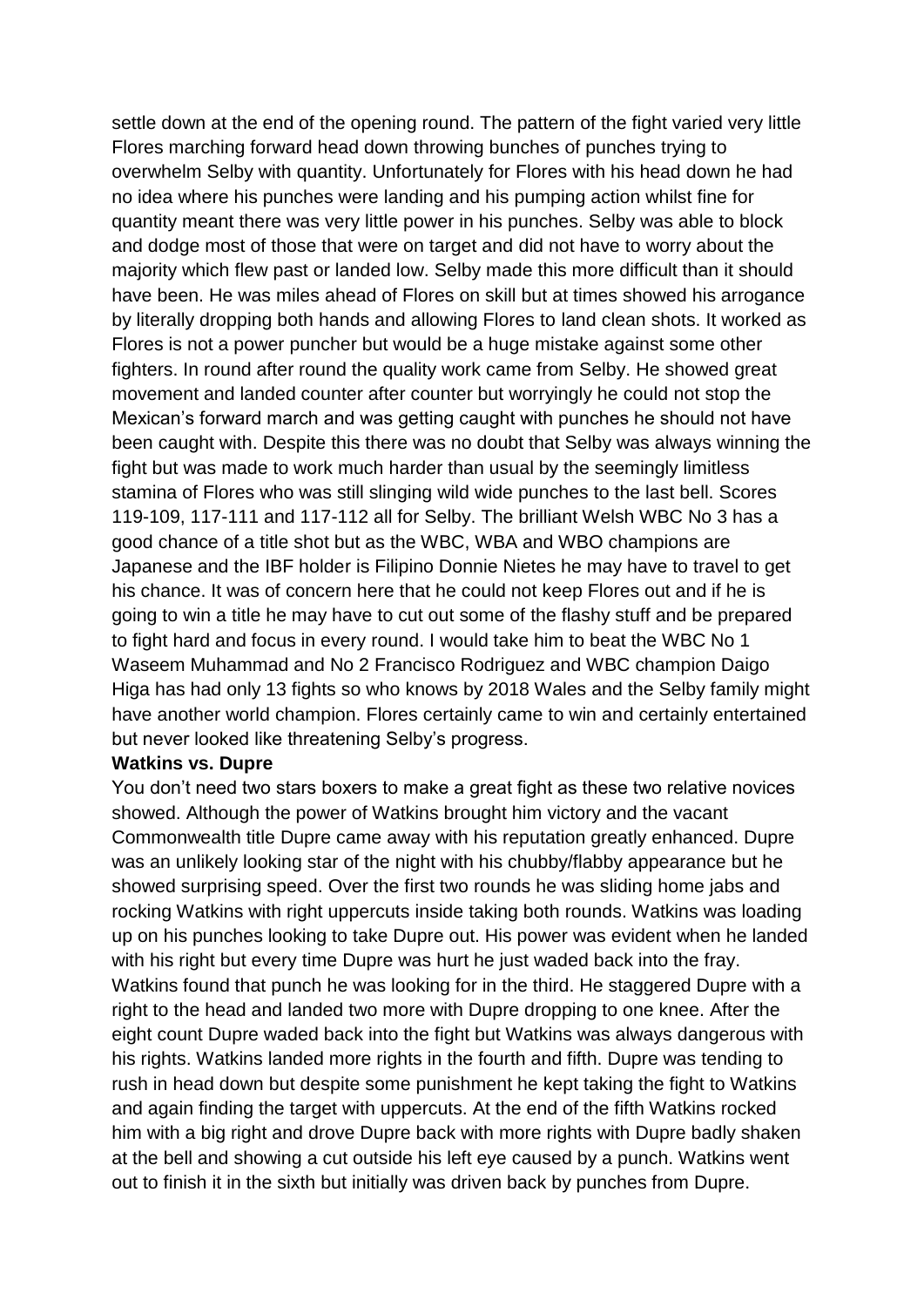Watkins again nailed Dupre with a right and had Dupre staggering on unsteady legs before landing a clubbing right and a vicious uppercut inside which sent Dupre reeling and brought the referee's intervention. The 27-year-old "Duke" Watkins gets his eighth win by KO/TKO and showed impressive power. Dupre, 30, showed good skills and loads of determination and came away with his reputation greatly enhanced.

## **Byfield vs. Gorbics**

Byfield easily halts a game Gorbics. To say Byfield has an unorthodox style would be a great understatement. The tall fighter from Reading has speed and skill and can switch guards in the blink of an eye and yet he made this harder than it needed to be. From the first he was hunting down the Hungarian. Gorbics spent much of the fight circling the perimeter of the ring with Byfield pacing after him and landing some hurtful shots to head and body. You had the feeling Byfield could finish this one any time he liked but his constant switching of guards was disrupting his own rhythm and he often got his legs too close together to apply any leverage and ignoring was defence. Gorbics was able to leap in and scoring with rights to the head but Byfield shook them off and kept stalking Gorbics. He was slowly breaking the Hungarian down and in the fifth he trapped Gorbics in a corner and landed two hooks to the head and then went downstairs with a crunching body punch that put Gorbics down on his hand and knees in pain. Gorbics tried to rise but was counted out just before he made it all the way up. Fifth win in a row for Byfield after losing to more experienced Arthur Hermann in April 2016. He has tremendous talent but the tactics he employed here were alright against a fighter such as Gorbics but would be dangerous against a quality fighter with a punch. Now 6 losses in his last 7 fights for Gorbics who was a late pick for this slot.

# **Hong Kong, S.A.R. China: Super Fly: Rex Tso (22-0) W TEC DEC 7 Kohei Kono (33-11-1).Super Feather: Takuya Watanabe (33-1-7) W TKO 5 Leshan Li (13-3-1). Tso vs. Kohei**

Tso gets technical decision over Kono in a hard close contest. Tso boxed cleverly on the back foot in the first firing quick jabs and rights with Kono saving his ammunition trying to cut off the ring and at the end of the round landed a right to the head. Tso was going back trying to dodge the punch and went down. It looked a genuine knockdown but was not counted. Tso made a good start to the second but a clash of heads saw a big ugly bump form immediately over the left eye of Tso. It distracted the local fighter and Kono finally let his hands go over the rest of the round. A right from Tso staggered Kono in a fiery third but the fourth was an untidy round with too much clinching with neither really dominating. The fifth was war all the way. Kono was pressing and scoring with hooks inside but Tso ended the round with some eyecatching counters. The referee had the doctor examine the swelling in the sixth but the fight continued with Kono launching swarming attacks and landing a number of clean shots on the huge bump. Tso corner was putting huge slabs of Vaseline on the bump, much more than should have been allowed and his left eye was almost closed. Things then got very confusing. The bell went to start the seventh but before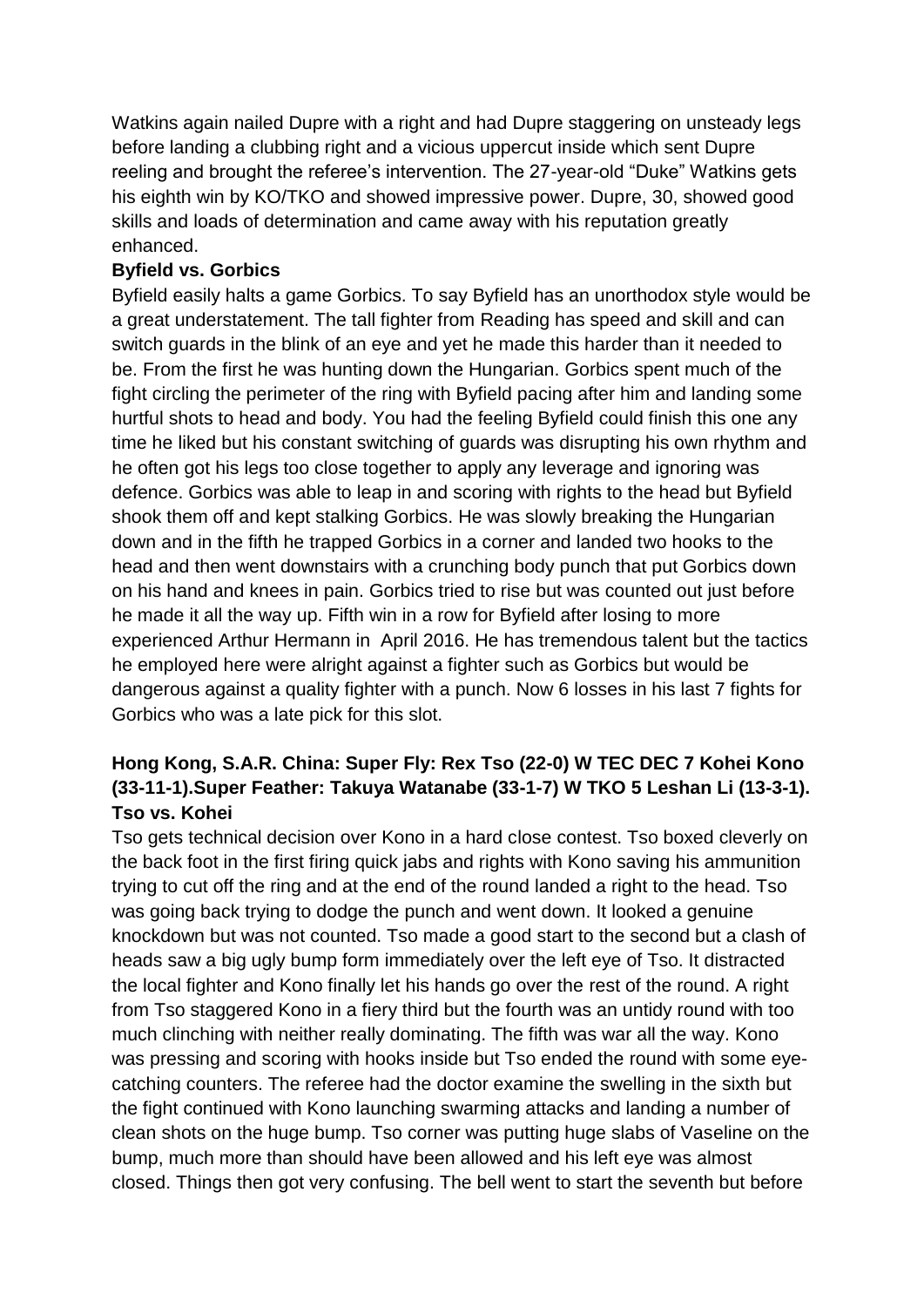either fighter left their corner the fight was stopped before due to Tso's injury and it went to the scorecards. Since the bell had gone to start the seventh the process is for the judges to score that round 10-10. The score cards read 68-66 for Tso from all three judges. but somehow the seventh round, for which Tso did not even leave his corner was counted giving scores of 68-66 from all three judges for Tso I thought Kono was worth at least a draw but Tso retains his WBO International title and his No 2 rating giving him a foothold in the super fly title chase but I can't see him beating WBO No 1 Juan Francisco Estrada or the champion Srisaket. Kono, 36, had a poor 2016 losing to Luis Concepcion, a loss that cost him his WBA title, and Naoya Inoue for the WBO title but on this performance there was some fire left if he wants to fight on.

### **Watanabe vs. Li**

Watanabe wins the vacant WBO Oriental title with stoppage of Li. Watanabe looked sharp early but was warned for a low punch in the second round. Li landed a thudding left hook in the third that put Watanabe down but the Japanese fighter was fighting back hard at the bell. Watanabe took over in the fourth and floored Li with a right in the fifth. Li beat the count but a series of unanswered punches from Watanabe saw the fight stopped. The 28-year-old from Tokyo, the Japanese No 6, makes it 18 wins by KO/TKO including inside the distance victories in his last 8 fights. He had been acting as Tso's sparring partner for the last two months. Chinese fighter Li had won his last seven fights but against very modest opposition,

# **Buenos Aires, Argentina: Welter: Cesar Barrionuevo (33-3-2,1ND) W KO 6 Adrian Veron (21-2). Welter: Gabriel Ledesma (11-1) W TKO 8 Carlos Aquino (17-3).**

### **Barrionuevo vs. Veron**

This all-southpaw scarp was being touted as the "Fight of the Year" but it did not live up to that. A cagey first round saw lots of prodding jabs with the only punches of note being two right hooks from Barrionuevo. There was a bit more action in the second. Barrionuevo was forcing the fight and throwing more punches but was very wild. Veron was just waiting too long and not throwing much. Veron edged the third with his better technique being much more accurate than the crude swinging Barrionuevo but a couple of rights from Barrionuevo got through at the end of the round. Veron also took the fourth. He was scoring with quick accurate punches whereas some of Barrionuevo's swings must have had them ducking in the car park. The major event of the round was a clash of heads that opened a bad cut over the right eye of Barrionuevo. The cut continued to bleed in the fifth with Barrionuevo constantly pawing at it and it was evident that the fight would have to be stopped soon. Barrionuevo was still throwing wild shots trying to land a big one before the cut got too bad and he did catch Veron with a hard left. Barrionuevo was still winging away with waywardness in the sixth when suddenly a left hook crashed on to the chin of Veron and put him down on his back. He got up as far as putting his hands and knees on the canvas but tumbled down again. Another attempt saw him get to his feet but he had no balance and he staggered along the ropes to a corner. He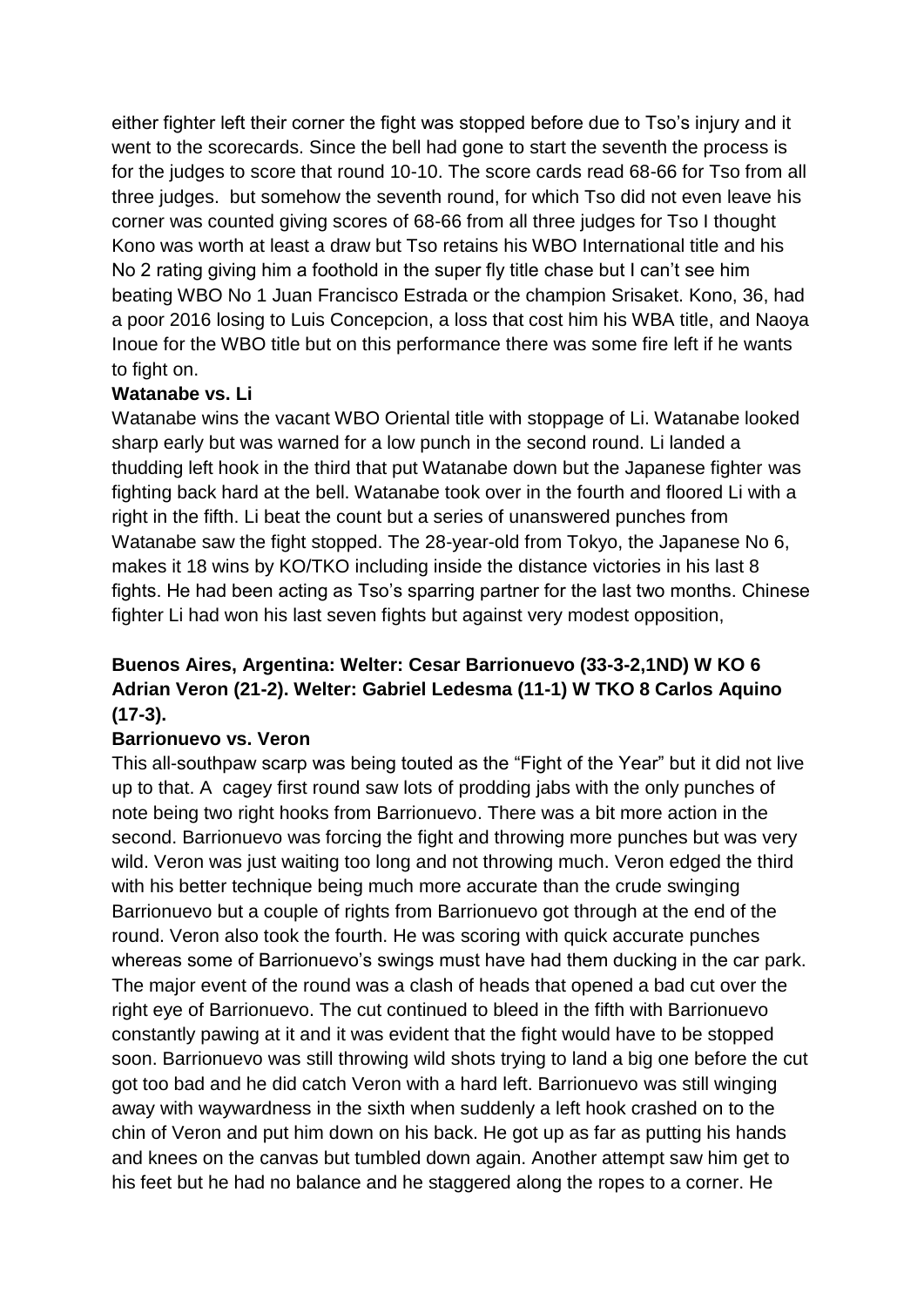straightened himself up but after completing the eight count the referee wrapped his arms around Veron and the fight was over. Barrionuevo retains the Argentinian title. This is his third defence, and he has 23 wins by KO/TKO. He is rated WBC 11/IBF 15(13). He is dangerous but with his crude style he is unlikely to go beyond domestic level. Veron had reversed his only previous loss and won his last seven fights but he was nailed with a hammer here. It was said before the fight that a return had already been agreed but hopefully it will be a better fight than this one was.

### **Ledesma vs. Aquino**

Ledesma gets big win as he halts favoured Aquino. Although Ledesma edged the first round Aquino, much the taller boxer, was able to box on the outside keeping Ledesma on the back foot and took the second and third. Ledesma was much the quicker with better hand speed and edged the fourth and fifth. Aquino again used his height and reach to outscore Ledesma over the sixth and seventh although at the end of the seventh Ledesma got through with some big punches.. Ledesma looked to be tiring in the eighth but as they traded punches Ledesma landed a series of shots to the head. Aquino was staggering badly and the referee gave him a standing count. Aquino tried to fight his way out of trouble but soaked up some more punches leading to another standing count and after another left to the head had him on wobbly legs the referee stopped the fight. The 23-year-old "El Pitbull" gets his fifth win by KO/TKO and wins the interim WBO Latino belt. Aquino, the Argentinian No 5 was 7-1 in his last eight fights.

## **Dublin, Ireland: Welter: Noel Murphy (12-0) W PTS 8 Gyorgy Mizsei Jr.(25-21-1). Super Chris Blaney (9-0) W PTS 8 Matiouze Royer (17-31-6 ). Murphy vs., Mizsei**

Murphy gets a win but little satisfaction against Hungarian Mizsei. Murphy came to fight but Mizsei was there to last the distance. His spoiling tactics made it difficult for Murphy to get any rhythm into his work. Mizsei lost a point for holding in the third and flirted with disqualification with his negative tactics as Murphy settled for the unanimous decision. The 23-year-old Cork fighter who had over 100 amateur fights is based in the Bronx and promoted by Lou DiBella. Mizsei, 23, has been in with a host of top fighters and has well developed but frustrating survival skills.

### **Blaney vs. Royer**

Irishman Blaney continues to progress and looks impressive in win over Frenchman Royer. It was Blaney's first fight over eight rounds as he is being brought along quickly but sensibly by Ricky Hatton and the "Ginja Ninja" looks a very good prospect.

### **Tokyo, Japan: Super Feather: Masaru Sueyoshi (16-1) W PTS 10 Ribo Takahata**

**(13-7-1).** Sueyoshi wins vacant Japanese title with unanimous decision over oldie Takahata. The first round saw the tall Takahata (5'10 ½" 180cm) using his reach to force Sueyoshi back with a series of jabs. In the second Sueyoshi was using good movement and hand speed to do the scoring. Takahata continued to land some shots to the body but most of his punches were blocked or ducked by some clever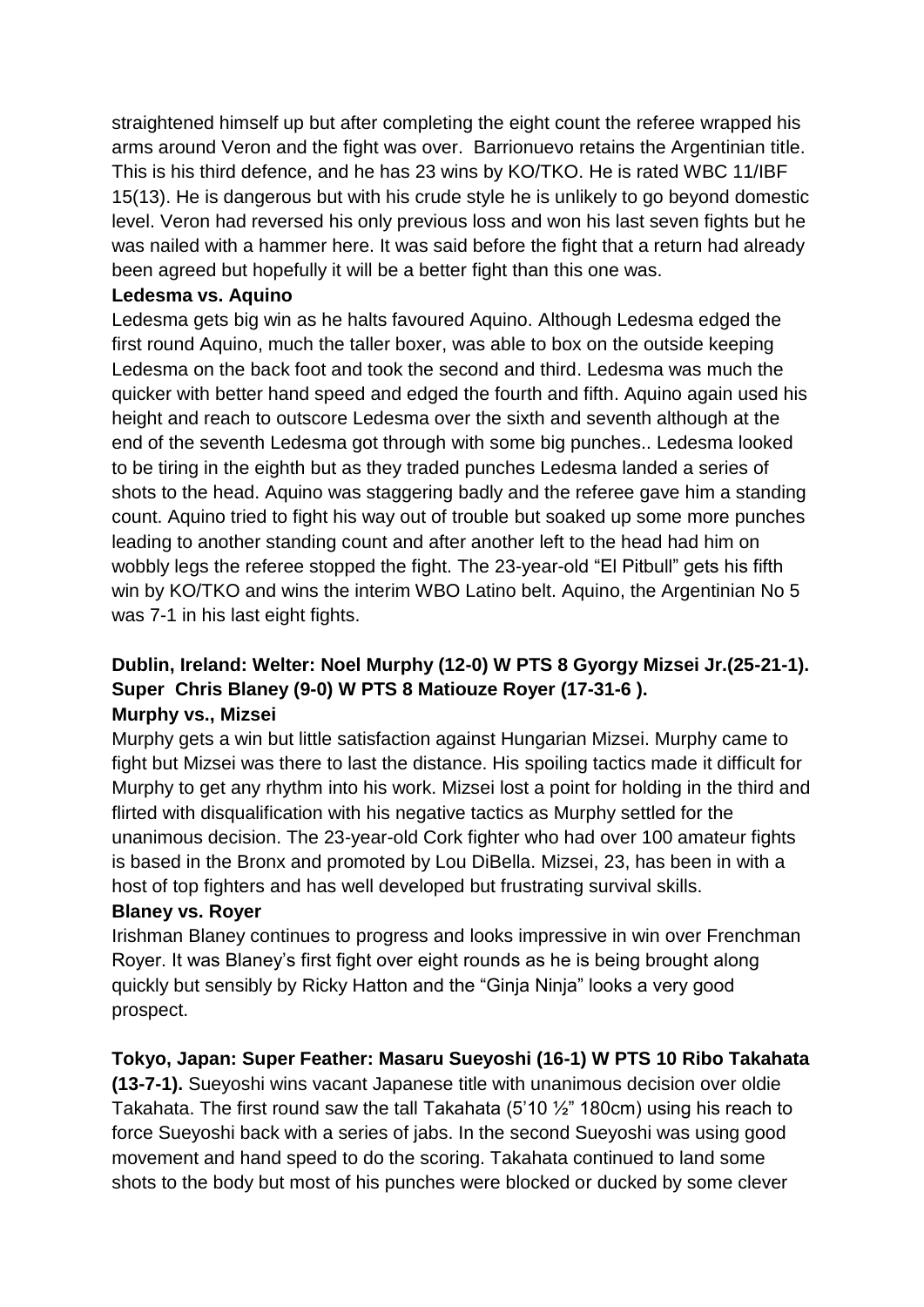defensive work from Sueyoshi. After five rounds the scores were 49-46 and 48-47 for Sueyoshi and 48-48. Sueyoshi continued to outbox Takahata sticking to his tactics and taking no chances and despite a big effort from Takahata over the last two rounds Sueyoshi was a comfortable winner. Scores 98-92 twice and 97-93.The 26 year-old winner from Tokyo extends his current winning streak to 13 fights. He is No 11 with the WBO. The 38-year-old Takahata was having his second ten round fight and his first shot at winning the Japanese title.

# **Campeche, Mexico: Light: Chris Mijares (58-8-2) W PTS 10 Jesus Arevalo (25- 2-1). Super Bantam: Francisco Horta (16-3-1) W KO 8 Edgar Lozano (9-8-2). Light: Joseph Aguirre (19-0) W PTS 8 Juan Jose Martinez (26-5). Mijares vs. Arevalo**

Mijares extends his winning streak with unanimous decision over Arevalo. After taking the first round Mijares landed two left hooks late in the second which had Arevalo in deep trouble but the bell came to his rescue. Arevalo recovered and took the fight to Mijares. In the third he scored well with hooks to face and body and looked to have Mijares hurt but Mijares used his experience to limit the damage although he was showing a swelling under his right eye. Arevalo was unable to build on the that success and a Mijares punch busted open his nose in the fifth. That injury forced Arevalo to tone down his attacks and Mijares dominated the action. He came close to ending things in the in the eighth unloading on Arevalo when he had him trapped on the ropes and Arevalo dropped his hands as if ready to succumb but he survived that crisis and was still there at the final bell. Scores 100-92, 98-92 and 97- 93 all for Mijares. The 36-year-old "El Diamante" makes it nine wins in a row and is rated No 5 super feather with the WBC. The former WBC, WBA and IBF super fly champion hopes to land a shot at champion Miguel Berchelt. Arevalo has a win over former IBF super fly champion Juan Alberto Rosas but the rest of his opposituion has been very mediocre.

### **Horta vs. Lozano**

Horta and Lozano engaged in an entertaining scrap. Horta had the better skills moving smoothly and scoring well with his jab and quick rights. Lozano was less disciplined in his attacks and less accurate but got through with enough to be competitive. Horta built a good lead over the first four rounds but looked to have edged the fifth and sixth. The seventh was close but Horta seemed to be standing the pace better and rocked Lozano with a right at the end of the round. Lozano was totally exhausted in the eighth and with just 30 seconds left in the fight Horta trapped him on the ropes and bombarded him with body punches. Lozano then wrapped his arm around Horta's head and tumbled to the canvas taking Horta with him. Horta got up but Lozano could not and the referee counted him out. Horta, a 24-year-old from Cancun, now has ten wins by KO/TKO and is 8-0-1in his last 9 fights. Fourth loss by KO/TKO for Lozano.

### **Aguirre vs. Martinez**

Californian-born, Cancun-based Aguirre marches on with his biggest scalp so far as he wins unanimous decision over experienced Martinez. Martinez came forward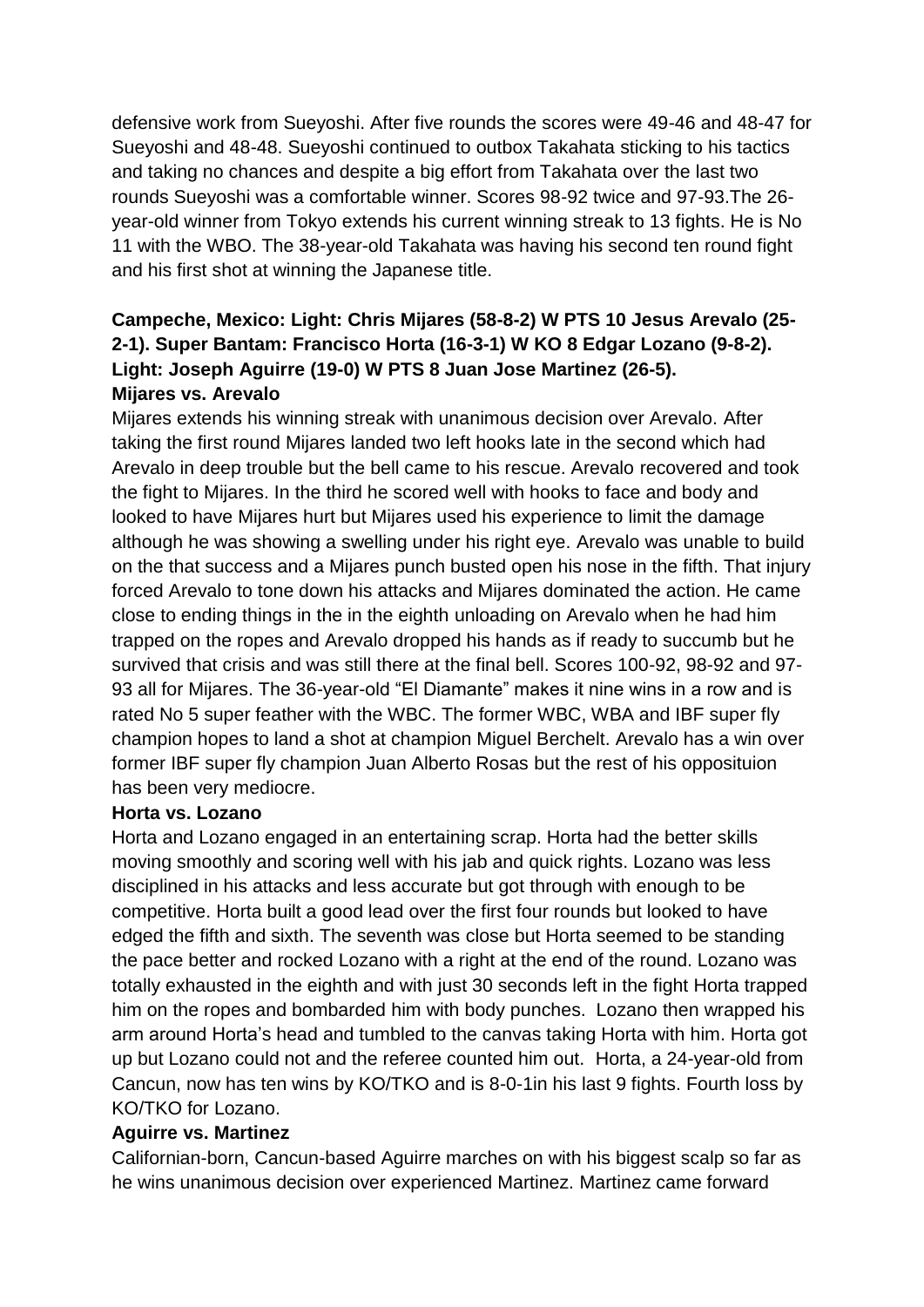throughout the fight trying to get close and fire off bundles of hooks and uppercuts. Aguirre boxed well on the back foot scoring with a variety of punches and being too quick for Martinez. Aguirre handed out a real pasting to Martinez in the sixth bouncing punch after punch off the head of Martinez but lacked the power to finish things then. He continued to box and counter his way through the seventh and eighth to emerge a clear winner. Martinez was a big step up in quality of opposition for the 26-year-old "Diamante" but he came through the test well. Martinez went 18-1 in his first 19 fights but last year was halted in five rounds by Felix Verdejo and last April in one round by Alberto Machado.3

## **Hermosillo, Mexico: Fly: Luis Castro (14-2-2) W TKO 5 Raul Esquer (13-3-1). Light: Julio Barraza (17-1-1) W KO 5 Edgar Ramirez (17-14). Castro vs. Esquer**

Castro wins the vacant WBC Fecombox title with stoppage of Esquer. In the first two rounds the aggression of Esquer saw him take both but Castro began to land some heavy shots in the third and some wicked body punches saw Esquer go down in the fourth. Castro ended it in the fifth. A double left hook to body then head put Esquer down. He made it his feet at nine but was finished and the referee stopped the fight. Home town fighter Castro, 22, has now won 7 of his last 8 fights and has 10 wins by KO/TKO. Esquer was unbeaten in his first13 fights but is now 1-3 in his last 4.

### **Barraza vs. Ramirez**

Beranza makes it a good night for local fighters as he knocks out Ramirez in the fifth. Barraza was unbeaten in his first 15 fights before being halted by Samuel Gonzalez in November. This his second inside the distance win since then and his eleventh by KO/TKO although local sources gave his record as 18-1-1. Second loss by KO/TKO for Ramirez..

# **Tampico, Mexico: Super Feather: Edivaldo Ortega (25-1-1) W RTD 7Tomas Rojas (49-16-1.1ND). Welter: Jose Carlos Paz (21-6-1) W PTS 10 Jorge Paez Jr (40-9-2,1ND).**

### **Ortega vs. Rojas**

Ortega scores big win as Rojas retires after seven rounds. Both fighters are southpaws but used different styles here. Rojas was using his height and reach to box on the outside and Ortega was rumbling forward getting inside and scoring to the head and body. In the first Ortega was scoring well with his right hook and keeping Rojas under pressure. Rojas landed a couple of hard lefts in the second but Ortega was making the veteran fight hard. Ortega's pressure had Rojas looking ragged in the third and being forced to trade more. Rojas was looking a tried fighter in the fourth and fifth. Ortega was in his face for the full three minutes of each round digging hard hooks to the body from both hands. Rojas was on his toes trying to counter in the sixth but had no power and Ortega was still marching forward scoring with short punches. Ortega was not loading up with his punches but was going for quantity and overwhelming the veteran who had nothing left and retired at the end of the seventh. Big win for "Indio" Ortega and he needed it. After being unbeaten in his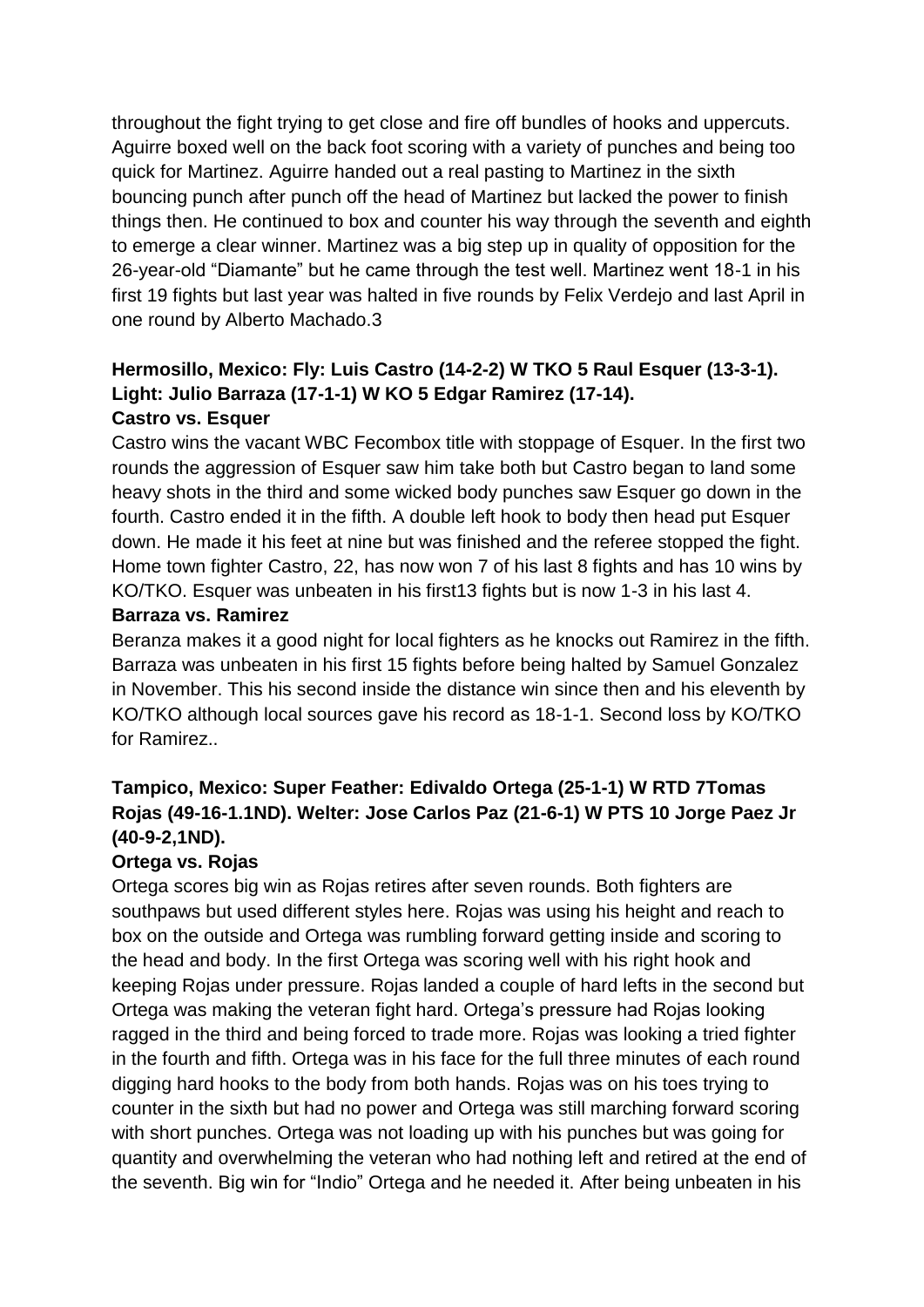first 25 fights and scoring wins over useful opposition in Roberto Castaneda and Juan Carlos Sanchez he lost a unanimous decision to unbeaten Eduard Ramirez in December and this was his first fight since then. It could be that the end of the road is near for the 37-year-old Rojas a former WBC super fly champion. He looked just a shadow of the fighter who lost a disputed decision to Cris Mijares in April.

## **Paz vs. Paez**

Argentinian Paz outpoints a worn looking Paez. In the first round Paez was trying to walk through Paz's punches and whilst having some success was also shipping some punishment. Paz was on top in the second and third driving Paz back firing hooks and uppercuts with Paez already looking tired. The fourth continued in the same pattern with Paz finding the lumbering Paez an easy target but Paez did a bit better in the fifth. Paz was doing all of the scoring in the sixth but lacked the power to take advantage of Paez poor conditioning. The seventh eighth and ninth were awful rounds with Paez just walking backwards with his hands at hip level throwing about one punch a minute and Paz just trundling after him not even managing to cut Paez off. The last was farcical with Paz knowing he had the fight won dancing around the perimeter of the ring with Paez actually showing a little life but not having the energy to catch Paz. Scores 97-93 twice and 98-92 all for Paz. The 26-year-old Argentinian No 3 lost his two 2016 fights to Hector Saldivia and Guido Pitto but had scored a useful win over Gumersindo Carrasco in August. It always seemed likely that Paez would not even be a shadow of his world champion father and now it is certain. All you need to know about his conditioning is that when he turned pro he weighed 125 lbs for this fight he was 155lbs and it showed.

# **Merida, Mexico: Super Middle: Zac Dunn (24-1) W KO 4 Luis Paz (12-4-1). Light Heavy: Manuel Ceballos (14-1) W PTS 10 Juan Carlos Raygosa (13-12-2). Middle: Elias Espadas (16-3) W KO 2 Jose Zuniga (14-3-1). Heavy: Tyrone Spong (10-0) W TKO 1 Sergio Ramirez (15-5),**

## **Dunn vs. Paz**

With some rebuilding to do Australian Dunn somehow turned up in Merida for his first fight since losing his Commonwealth title to Dave Brophy in March. The fight was fairly even over the first two rounds but Dunn then took control. He floored Paz twice on the way to a knockout win early in round four. Now 18 wins by KO/TKO for the 26-year-old from Melbourne who will surely fight his way back into the world ratings next year. Argentinian Paz suffers his fourth loss by KO/TKO.

### **Ceballos vs. Raygosa**

Ceballos retains the WBO Latino title with unanimous decision over Raygosa. Despite being a late replacement Raygosa came to fight and attacked constantly. Ceballos was hard pressed but used a persistent and accurate jab and long straight rights to stay in control. Raygosa had some success with rights to the head but Ceballos was never really troubled and boxed his way to the unanimous verdict. Scores 100-90, 98-92 and 97-93 all for Ceballos. Now 10 wins on the bounce for Ceballos. Raygosa is 2-4 in his last six fights but usually goes the full term. **Espadas vs. Zuniga**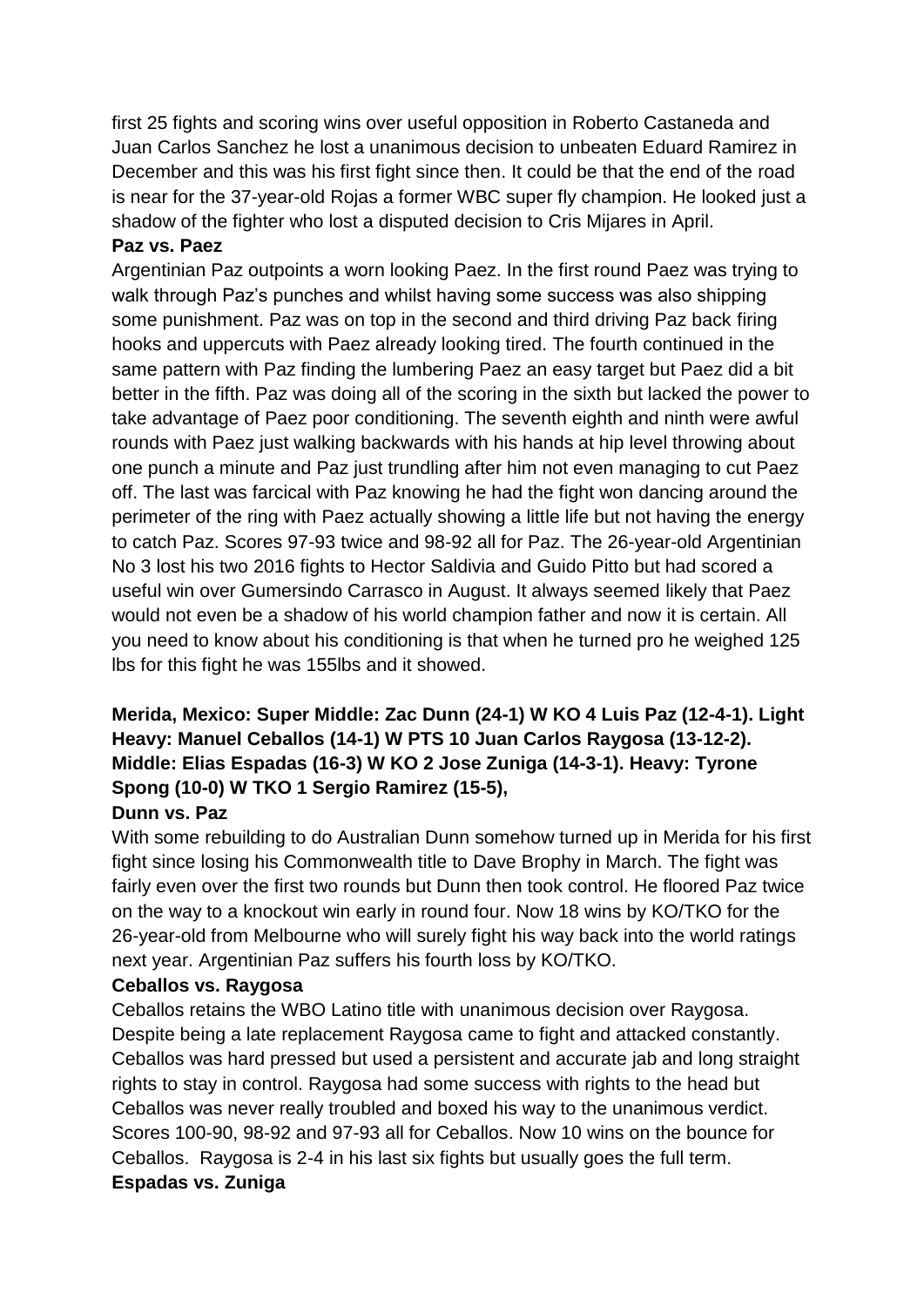The local "Latin Kid" Espadas wins the vacant WBO Latino title with a knockout late in the second round of Mexican super welter champion Zuniga. The 26-year-old from Merida makes it 7 wins in a row six by KO/TKO. First loss inside the distance for Zuniga who was 7-0-1 going into this one.

## **Spong vs. Ramirez**

Spong makes it ten wins by KO/TKO in ten fights as he floors Ramirez twice and splits open a cut over the Mexican's right eye to finish the fight in the first round. The 32-year-old from Suriname (it is on the North East coast of South America and is the smallest country in South America) recorded his fourth first round victory on the bounce and his seventh in total. Based in Miami the former kick boxer (he had more than 80 bouts) wins the vacant WBC Latino title. He has been a traveller having fought in Germany, Russia, USA, Dominican Republic and Mexico. Ramirez won his first 11 fight but is now 4-5 in his last 9 but went the distance with the now IBO cruiser champion Kevin Lerena in April.

# **Bialystok, Poland: Welter: Tomasz Mazur (8-1-1) W PTS 10 Siarhei Huliakevich (43-9). Feather: Kamil Laszczyk (24-0) W PTS 6 Andrei Nurchynski (9-22-5). Mazur vs. Huliakevich**

Mazur wins the vacant Polish International title. Belarusian Huliakevich took the first round as he surprised the Pole with a left/right combination. Mazur then began to collect rounds to edge into the lead. He was doing fine as ,long as he kept his cool but Huliakevich was constantly dragging him into brawls. Some questionable tactics saw Huliakevich deducted a point as Mazur stuck to his boxing. Huliakevich lost another point in the ninth as Mazur eased to victory. Scores 98-94 and 97-93 for Mazur and 95-96. Career best win for Mazur but he is unlikely to advance past domestic level. Huliakevich (Guliakevich according to the Poles) 36, has now lost 6 of his last 7 fights. He turned pro back in 2004 and lost to Alex Arthur for the European super feather title in 2006

### **Laszczyk vs. Nurchynski**

Laszczyk returns after a long layoff due to injury and gets in eight rounds of work against Belarusian Nurchynski. Laszczyk focused on the body early due to Nurchynski just hiding behind a high guard. The Pole switched to the head in the sixth but did not push too hard being happy to get in six rounds. Score 60-54 from all three judges for Laszczyk. The Pole has been out of action due to an Achilles injury and is scheduled to contest the vacant European Union feather title on 11 November. He suffered a cut on his left eyebrow in this fight but expects to be clear to fight in November. Nurchynski is 0-12-3 in his last 14 fights

# **Las Palmas Canary Islands, Spain: Fly: Moncho Miras (9-0) W Aramis Torres**

**(7-0).** The Spanish fly title remains vacant after Miras and Torres ended all square. Miras took the early rounds and looked on his way to victory when he floored Torres in the fourth. The local fighter did not cave in but fought back hard over the second half of the fight to secure a draw. Scores 96-94 for Miras, 96-95 for Torres and 95